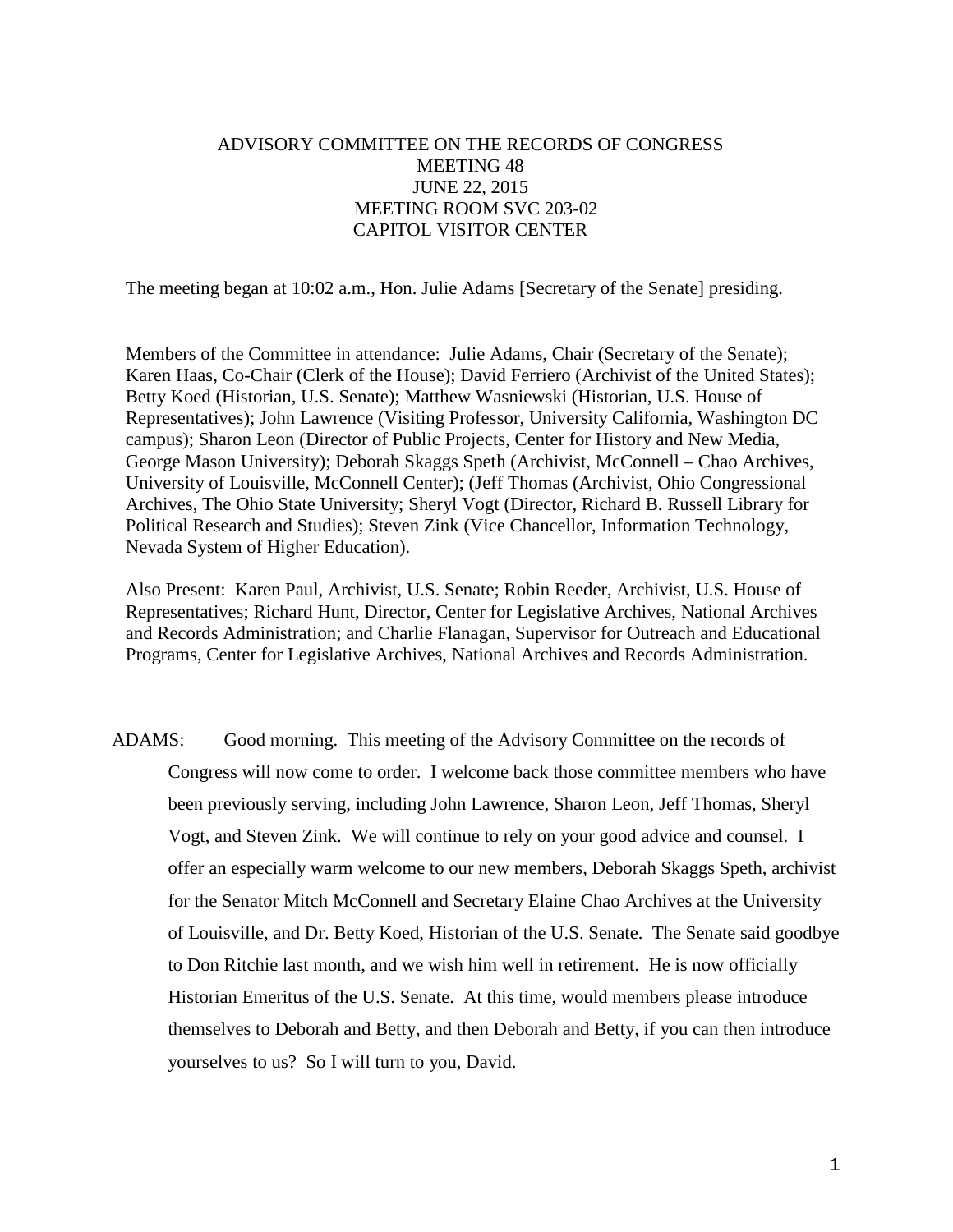FERRIERO: David Ferriero, the Archivist of the United States.

WASNIEWSKI: Matt Wasniewski, Historian of the House.

REEDER: Robin Reeder, Archivist, U.S. House of Representatives.

- THOMAS: Jeff Thomas. I'm the archivist of the Ohio Congressional Archives at the Ohio State University.
- LAWRENCE: I'm John Lawrence. I teach at the University of California campus here in Washington. I worked on the Hill for 38 years before that.
- LEON: I'm Sharon Leon. I'm the Director of Public Projects at the Roy Rosenzweig Center for Historical and New Media, which is a wholly-owned subsidiary of the Department of History and Art History of George Mason University.
- HUNT: Richard Hunt, the Director of the Center for Legislative Archives.
- ZINK: Steve Zink, Vice Chancellor for Information Technology at Nevada System of Higher Education.
- VOGT: I'm Sheryl Vogt, Director of the Richard B. Russell Library for Political Research and Studies at the University of Georgia, and I'd like to mention, that I put some information about us on the table. This is our  $40<sup>th</sup>$  anniversary. I think the information shows the breadth of the kinds of papers that we're saving in congressional centers. So, at your leisure, I hope you'll have a look at this. We're very proud of the program we put together. Thank you.
- PAUL: I'm Karen Paul, the Senate Archivist in the Senate Historical Office.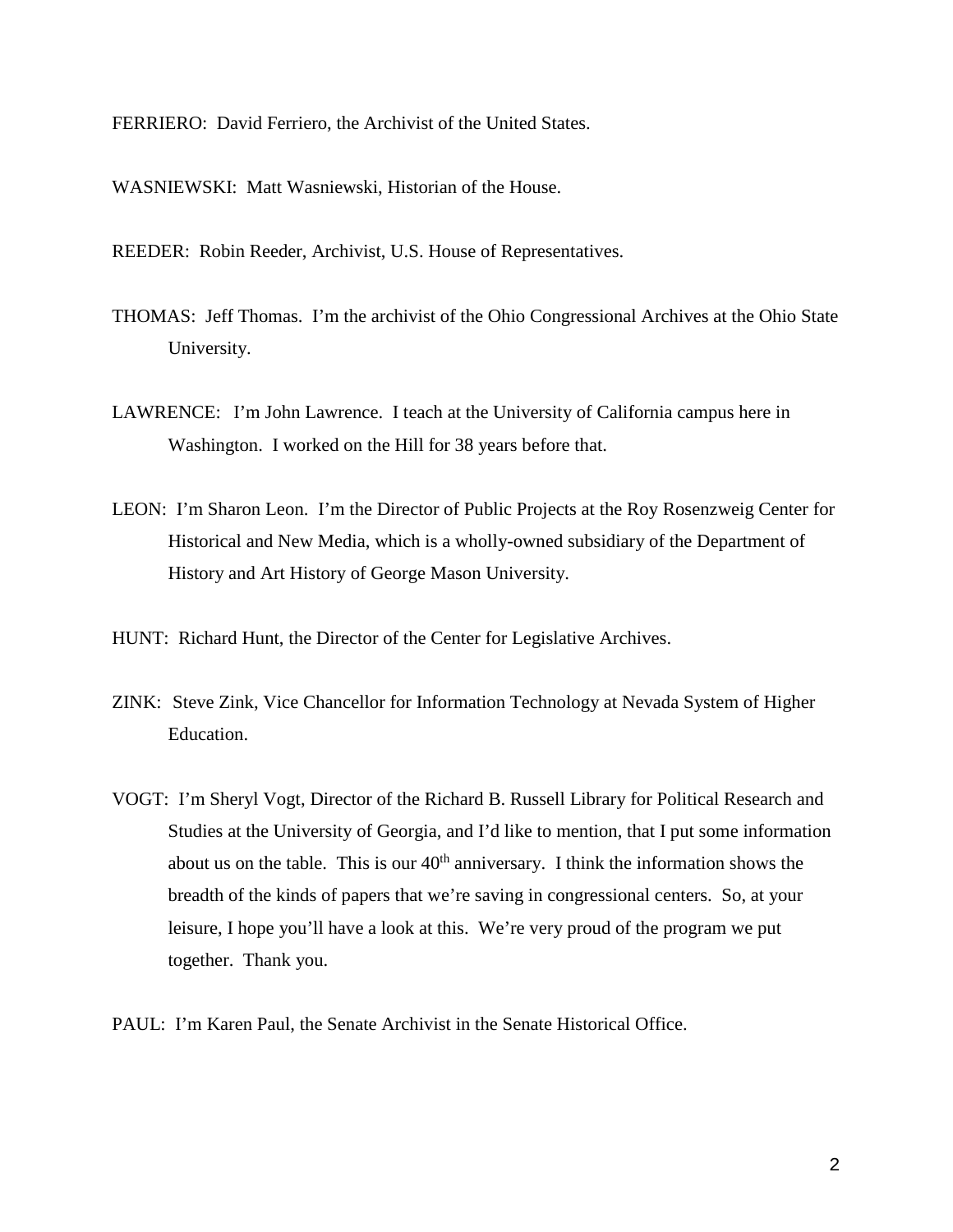KOED: I'm Betty Koed. I'm the Senate Historian. I've been with the Senate since 1998. I was the Associate Historian for many years, and became Senate Historian on June 1, after Don Ritchie's retirement.

HAAS: I'm Karen Haas, the Clerk of the House.

- SKAGGS SPETH: And I'm Deborah Skaggs Speth. I am the archivist for U.S. Senator Mitch McConnell and Secretary Elaine Chao at the University of Louisville's McConnell Center.
- ADAMS: I happily spent a number of years working for Senator McConnell, who was personally invested in his archives, and in turn, imparted to his staff the importance of legislative archiving. I have a true appreciation for the significant work that all of you do. Upon reading Secretary of the Senate Nancy Erickson's comments at the December Advisory Committee meeting, it became quite clear that this committee has helped us achieve great things, and I am pleased to be serving as Chair for this Congress.

These great accomplishments include passage of H.Con.Res.307 in 2008, which urged Members to preserve the records of their service and deposit them in a research institution of their choosing, establishing the Congressional Records Instance of the Electronic Records Archive in 2009, which propelled us into making great strides in preserving our electronic records, reorganizing the Center as a part of Legislative Archives, Presidential Libraries, and Museum Services in August of 2011, which placed Congressional collections on par with presidential libraries within the administrative structure, and after much research and planning, in 2013, implementing new work flows, data collection forms, and accessioning records into the Archivist Toolkit, which transformed access to Congressional records. All of this and more has been accomplished with the guidance and help of this committee. I would like to compliment the leadership of my co-chair, the Honorable Karen Haas, Clerk of the U.S. House, and the support of David Ferriero, Archivist of the United States. As we work together on a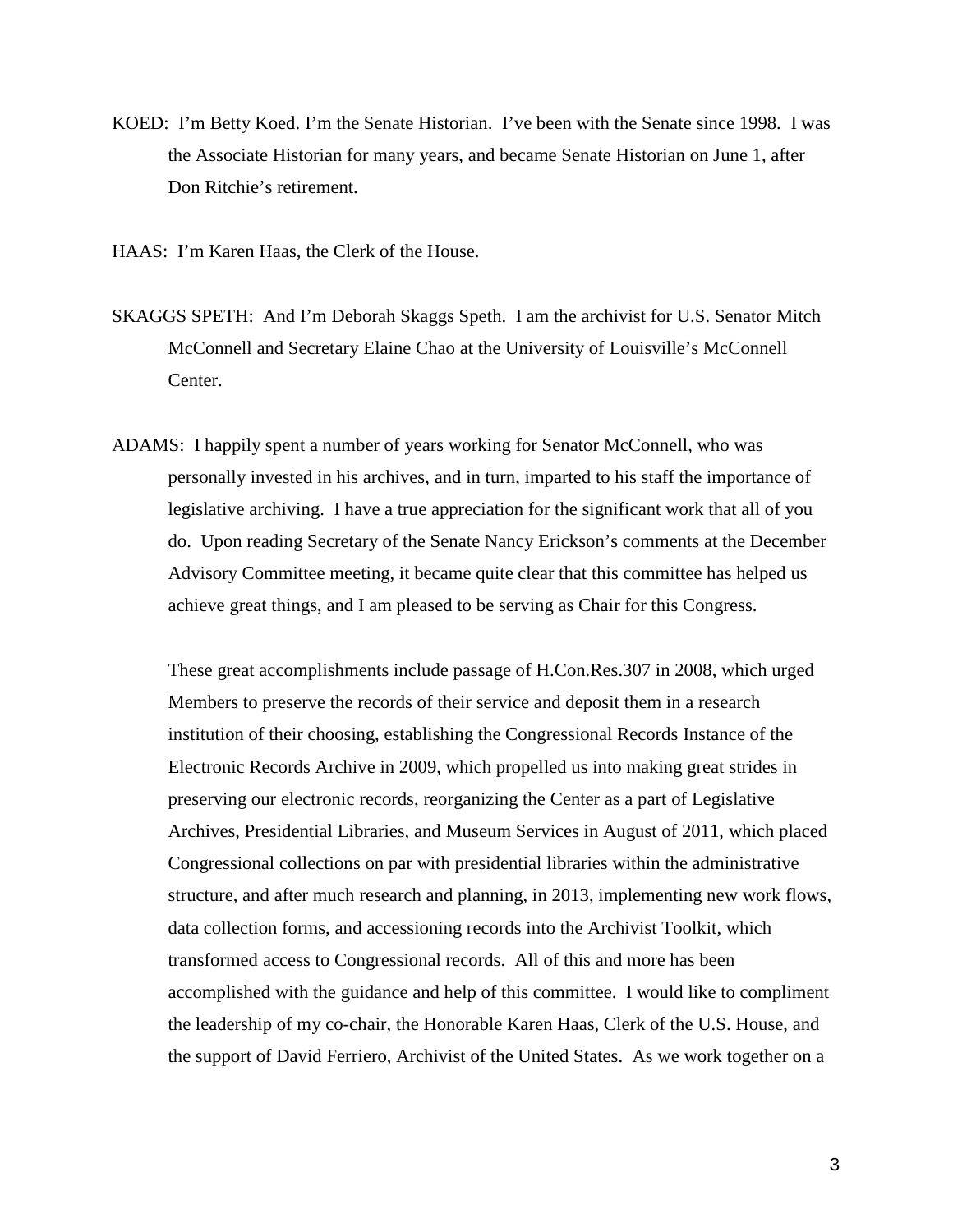solution to the record storage space issues, I look forward to the presentation we will hear today.

In April, I signed a memorandum of understanding with the Center, outlining protocols for the temporary storage and retrieval of selected Senate records at the Washington National Records Center, and I also implemented a process for approving such transfers. Relocation of the first 1,000 cubic feet was approved in April. As a temporary solution is underway, I look forward to working on the long-term solution for the records of Congress.

At this time, I would like to recognize the Clerk of the House, Karen Haas, and thank her for her guidance to me personally. We have developed a strong partnership through many of the different facets of our jobs, and I think our staffs work very well together on the important work we are charged with. Karen?

HAAS: Thank you so much. Let me begin by also joining Julie in welcoming all of you back, and for our new members, we're really happy to have you here. I also want to welcome Betty specifically, in your new position as Historian. The Historians' offices have traditionally worked very closely together, and we look forward to continuing that cooperation going forward.

Since we last met, we've been involved in the discussions and planning about space and storage at the National Archives. Later in this meeting, we will be briefed on the progress of those activities, and I will hold my comments regarding the space issue until we have that briefing. However, I'd like to provide an update on some of the activities that we have been involved in since our December meeting.

With the beginning of the new Congress, our office is always incredibly busy. Ten committees have new leadership, and these changes affect committee staffing, including the addition of new hires responsible for managing records, who require training on records management. We have been proactive in meeting with committees, and the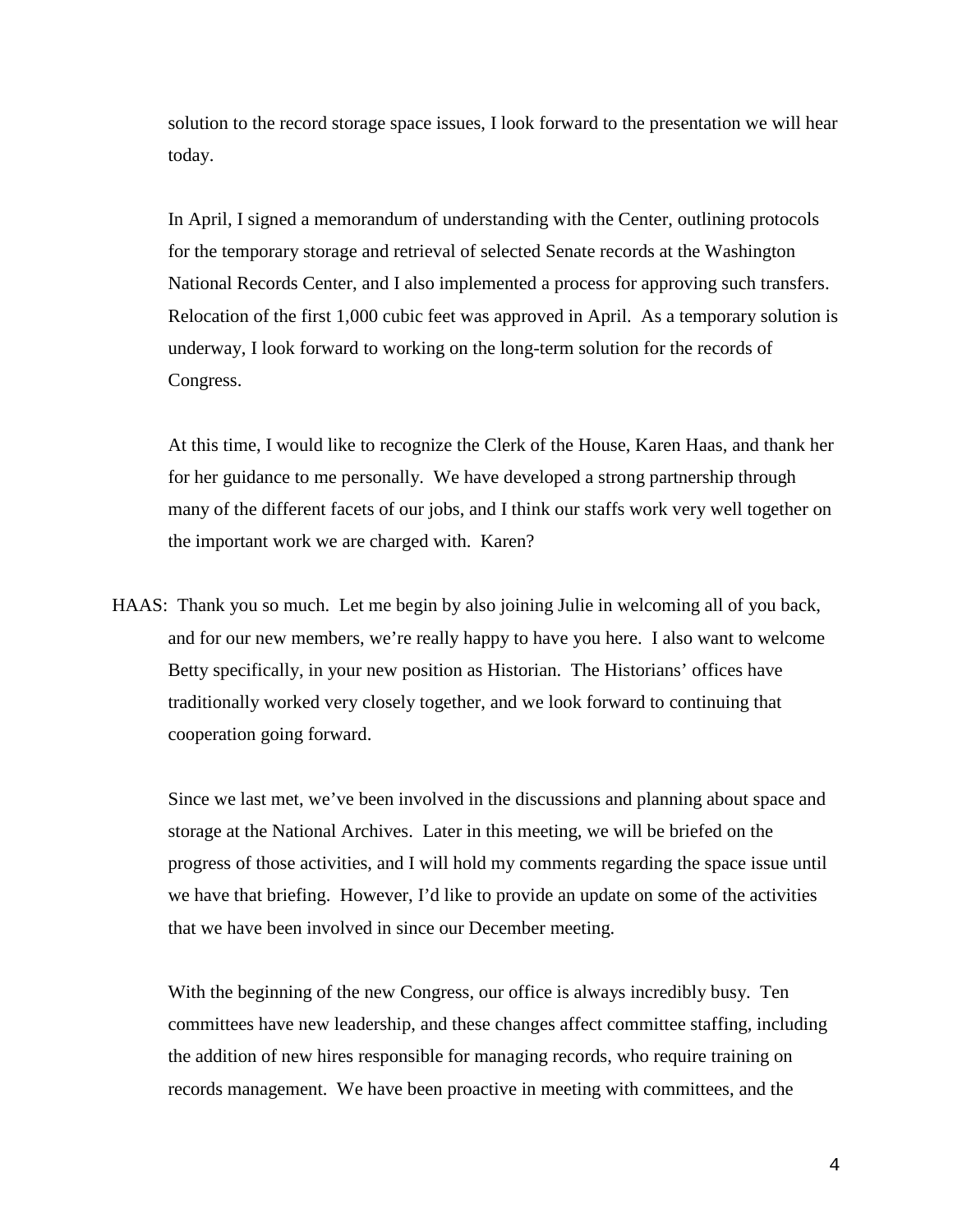addition of the records management class, through the House Learning Center, has helped us as well. I'd like to compliment Robin and her team for their activities in training and guidance for both the new chairmen, the new committee staff, but also for their outreach to new Members. We had 60 freshmen Members come into the House this year, so they have been very aggressive in their outreach to those new freshmen Members in setting up their offices.

And in closing, Julie, I would just like to thank you for organizing this meeting. As you said earlier, our staffs have already started working very closely together. And Julie and I have spent a lot of quality time together this year. Thank you so much.

- ADAMS: Thank you, Karen. At this time, I'd like to recognize David Ferriero for any comments he may have. David?
- FERRIERO: Good morning. Welcome, Julie. So let me bring you up to date on what's been keeping me up at night since we last met, and it's all about records management. Missing email, use of alias accounts, and exclusive use of personal email accounts has all resulted in a new focus and appreciation for the importance of good records management across the executive branch as well as here on the Hill. This has resulted in the creation and revision of much of our guidance to the agencies, including such things as determining the appropriate age for scheduling and transfer of permanent records, managing digital identity authentication records, a draft bulletin on managing electronic messages, experimentation with analytical tools around records management maturity models, and so on. I urge you to keep up to date on these revisions in the *Records Express* blog on the National Archives site, where our Chief Records Officer reports daily.

I am most pleased to report that OPM has released the final position classification flysheet and qualification standard for the records and information management series. It's the first time in the Federal government that we have an occupational series with respect to records creation, disposition, maintenance, and use. So I'm dancing in the streets because of that.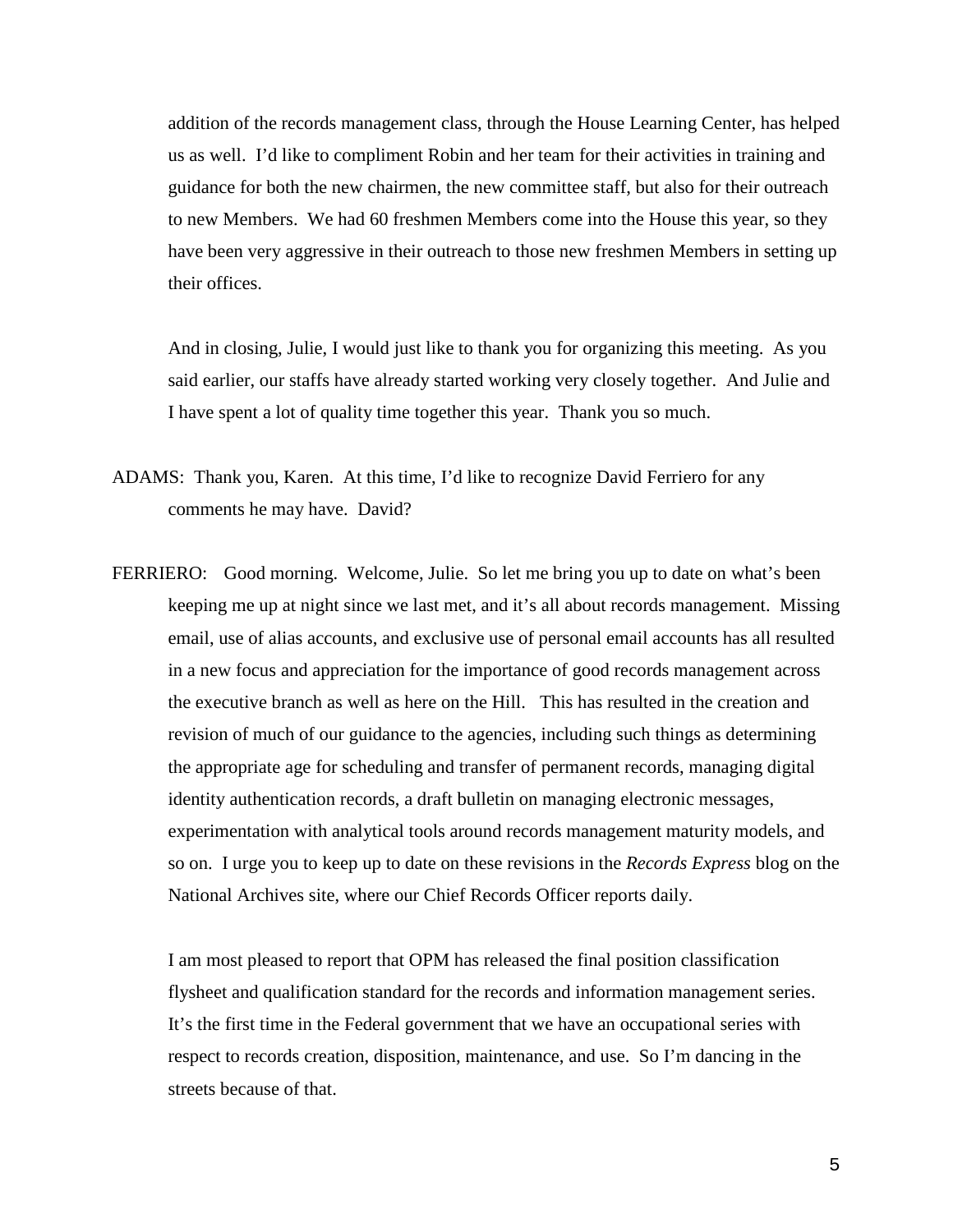Kudos to the House and Senate Archivists and staff for their work on the metadata front, which provided a model for all government records processing, as far as I'm concerned. Having those working closest to the records providing the descriptive information about textual and electronic records before transfer is invaluable. This information is crucial to effective retrieval. At the midyear point, we are already close to the number of accession, name, and subject records created in all of 2014, so thank you very much for all of the work that you have done.

A week ago today, I had the opportunity to participate in the  $800<sup>th</sup>$  birthday party for Magna Carta at Runnymede, and to see the close ties between our Charters of Freedom and the very many versions of Magna Carta, so it was a special opportunity for me to represent the United States. And I sadly note the passing of two former Archivists since we last met. James Bert Rhoads, who was the fifth Archivist, died in April, and just last week, Allen Weinstein, the ninth Archivist of the United States, passed away.

ADAMS: Thank you, David. It is now time to review the minutes from the last meeting. Is there any objection to dispensing with the reading of the minutes? Hearing none. Are there any corrections to the minutes from the last meeting? OK. I would entertain a motion to approve.

GROUP: So move.

ADAMS: Second?

M1: Second.

F1: Yes.

ADAMS: All those in favor?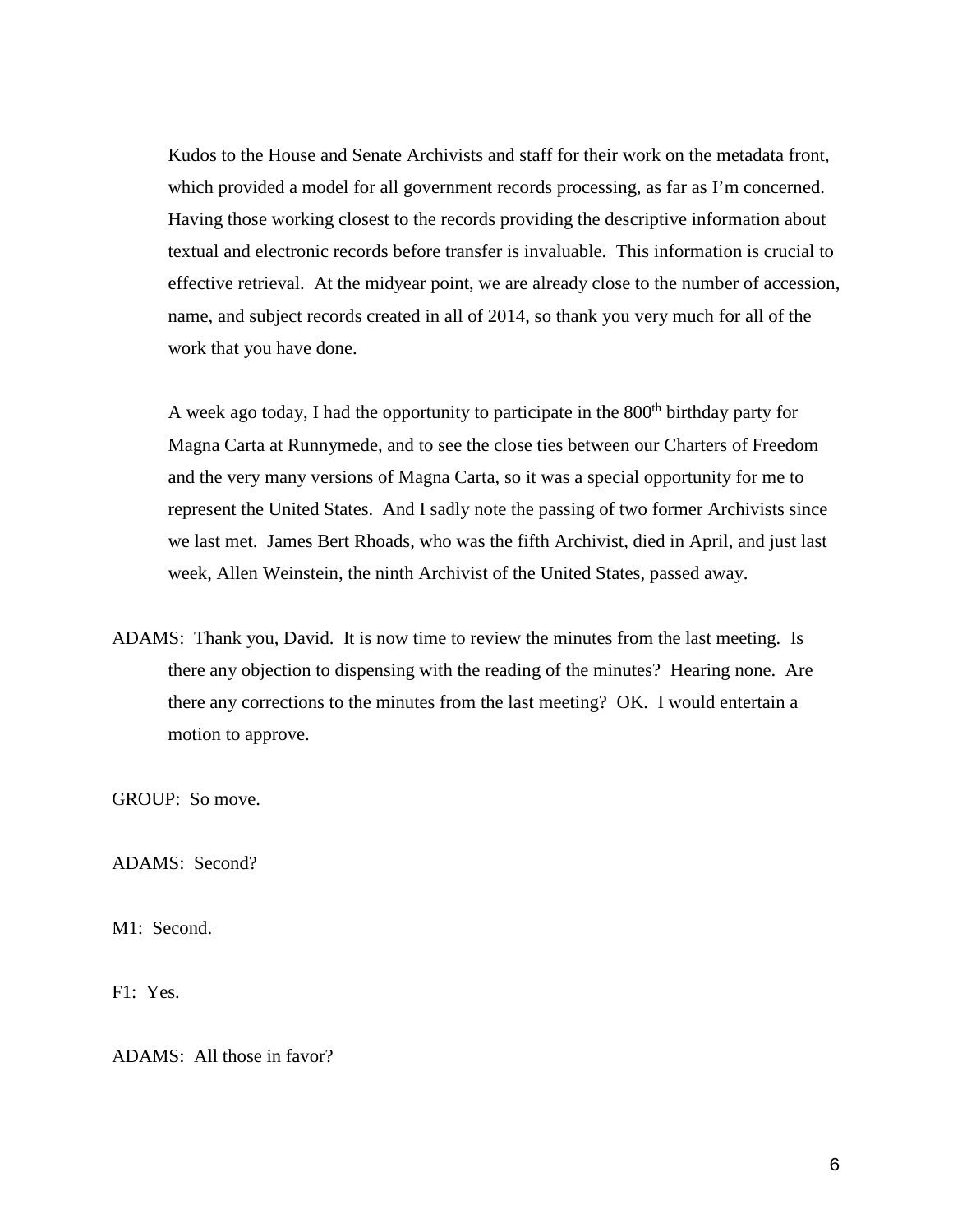- ADAMS: Opposed? OK, the meeting minutes are approved. And at this time I would like to recognize Senate Archivist Karen Paul. Karen?
- PAUL: Thank you. By the end of the 113<sup>th</sup> Congress, 18 senators' offices closed, 14 senators selected archival repositories, and four are holding their records in personal custody. Two of the four are planning to donate, and the two short-term placeholders are still engaged in making up their minds. I think what is really a good indication of Members' desire to preserve their records is illustrated by the decisions of Members who were defeated. Four of the five immediately chose to preserve their collections in a repository, and the fifth is in the process of getting the collection ready to donate.

Our office has had a lot of questions about access, legal instruments, the process of donating, and most of all, security of electronic records once they are sent to a repository. To help our Members better understand the issues, we provided questions for them to ask the repositories about their electronic records programs. We are working with the five offices that we know will be closing at the end of this Congress, and revised our handbook, *Preserving Senate History: Closing a Senator's Office* into its third edition. We are always looking for photos, by the way, of Congressional repositories, or exhibits, and training that you do, so please keep us in mind when you hold a special event and share a copy of your photos for illustration purposes.

Our newly elected Members received information as part of their orientation in December, including a brief pamphlet, and a quick card entitled *Five Things Every Staff Director Should Know about Records Preservation*. These were delivered by Don Ritchie to Members at his orientation week welcome. More in depth information was conveyed in *Opening an Office: 114th Congress Handbook*, a joint publication with the Senate Sergeant-at-Arms, which also was available on the transition site. As new offices begin to settle in, I'm meeting individually with key staff to present them with the *Senator's Office Archives Tool Kit*.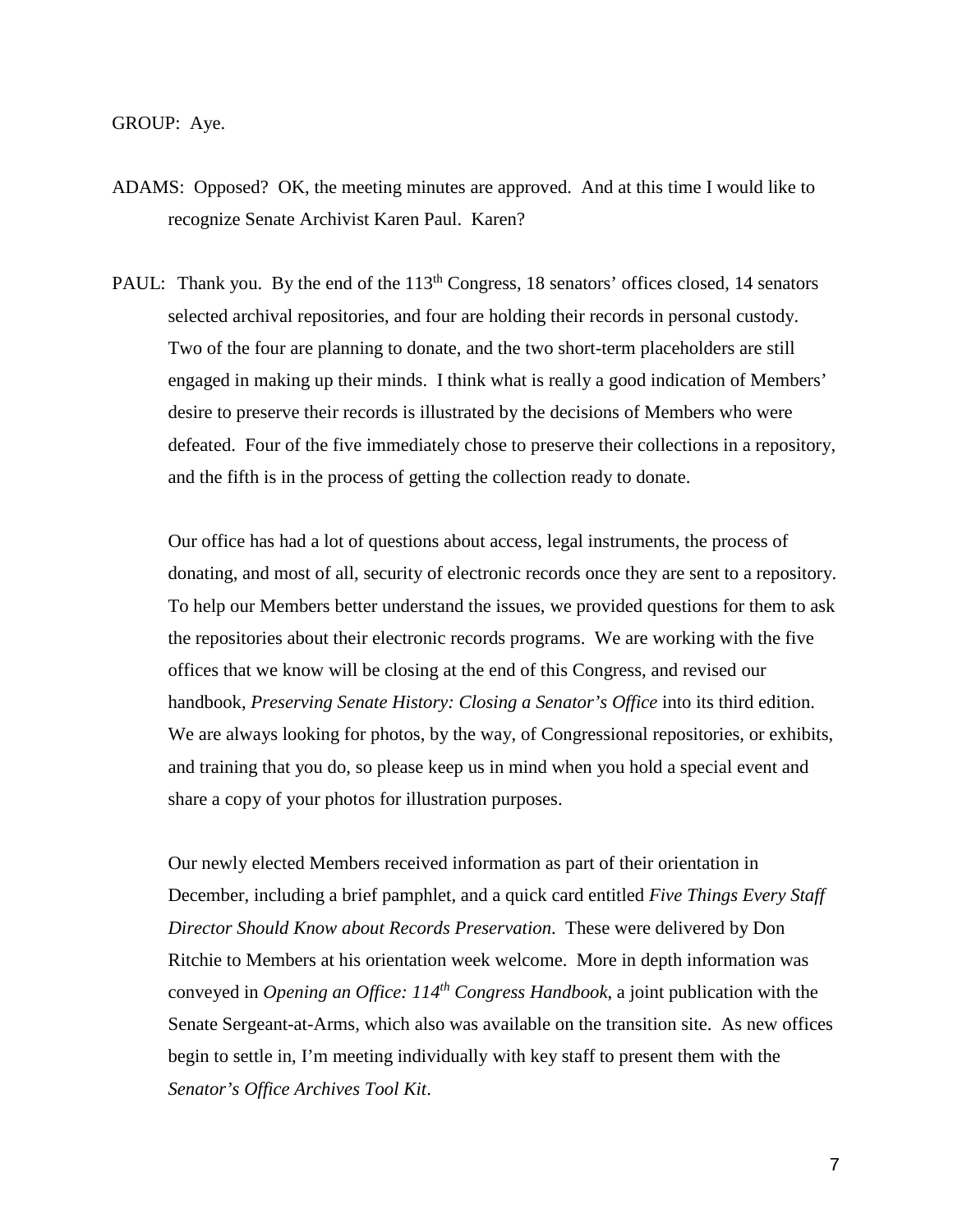A video seminar on records management for state offices debuted in March and had staff from 35 state offices attend. I extend my thanks to Alan Haeberle, Colleen Mason, and Marie Carr, archivists for Senators Hatch, Leahy, and Nelson respectively, for sharing their insights about best practices for state office records. Future guidance for Members includes a soon-to-be-released revision and updating of the Members' Records Disposition Schedule. If any committee members would like to see this before it is finalized, we would appreciate your comments. This schedule will provide a lot of detail, and is updated, most importantly, for electronic records information. It is designed to be a complementary handbook for *Archives Toolkit*.

For committee records, we provided a steady stream of guidance to committee staff leading up to the fall elections, and continuing through the end of the Congress, working especially closely with chief clerks and systems administrators. We encouraged proactive archiving of electronic records by running and preserving full backups preelection. We now encourage this when committee and subcommittee chairs change as well. As a result of the election, we had a 60% change in committee majority and ranking staff directors in the new year. And I have to comment that this was unprecedented. Fortunately for records management continuity, there was only minimal change in chief clerks and systems administrators, and most fortunate of all, we kept all of our committee archivists in place.

Records transfers have been heavy, as was expected with the change in the Senate majority. From a year ago to the present, we've transferred 764 accessions, totaling 2,054 cubic feet, from 26 Senate committees and offices, and 2.6 terabytes of electronic records from 13 different committees. We currently are compiling a *Senate Committee Archives Tool Kit,* and a companion records schedule.

We have worked with the Senate legal counsel to update counsel guidance on ownership of committee records that incorporates elements from H.R. 1233 and the Presidential and Federal Records Act amendments of 2014. While this act applies to the executive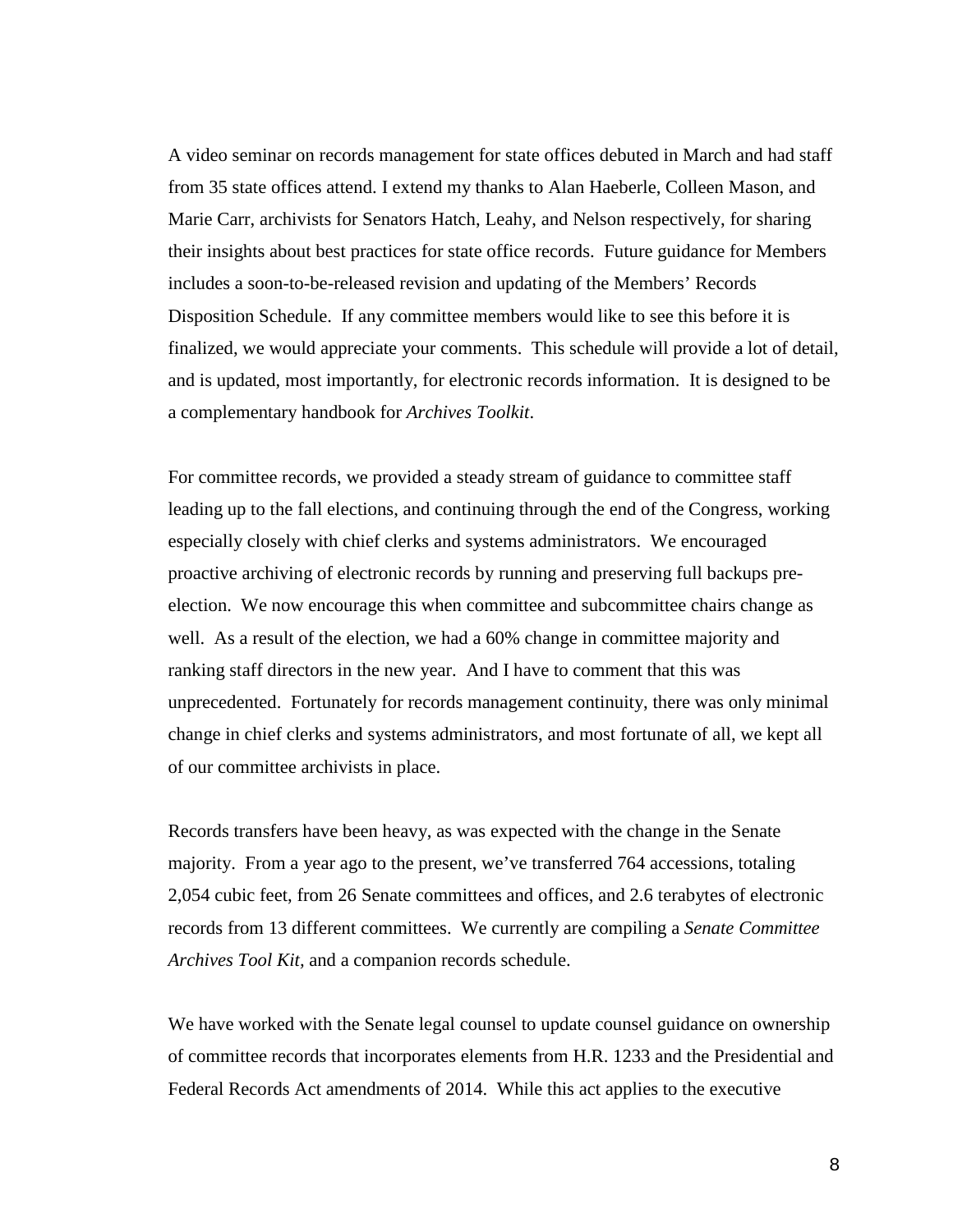branch, it serves as a measure for the legislative branch, particularly for our efforts to preserve committee digital assets. While we have been providing guidance on the preservation of records on mobile devices, we're pleased to receive the new NARA guidance on preserving text messages, which we are incorporating into our guidance. Thank you very much for that.

The biggest challenge during the past six months has been keeping up with the changes in committee staffing and the heavy accessioning of records. We recognize that committees with staff archivists were much better positioned to preserve their records, and we know that the historical records of these committees are exemplary.

Deputy Archivist Elisabeth Butler continues to work with six committees without archivists on capturing, describing, and transferring their collections, including staff accounts, emails, and shared drives. She heads up efforts to complete the transfer of backlogs of these committees. We've been helped by summer and other interns in completing this work. Despite not having an archivist on staff, these committees have produced a good number of staff files and emails, a situation made possible by interested and conscientious chief clerks and IT administrators, assisted by our office. We also acquired the electronic records of the last Secretary of the Senate and her staff, and the electronic records from the 113th Congress Federal Election Committee filings, with the Senate Public Records office. This was a first for the Senate.

Training has become essential to us for keeping up with electronic records management. Deputy Archivist Alison White is our digital curation specialist and earned her Digital Archives Specialist certificate by passing the comprehensive exam in February 2015. Beginning in March of 2014, she took a total of 12 DAS (Digital Archive Specialist) classes, starting with Standards for Digital Archives, and concluding with Digital Forensics for Archivists and Information Architecture. So Alison, congratulations.

Deputy Archivist Elisabeth Butler is very active in the northern Virginia chapter of the American Records Management Association, and she attends monthly seminars. In May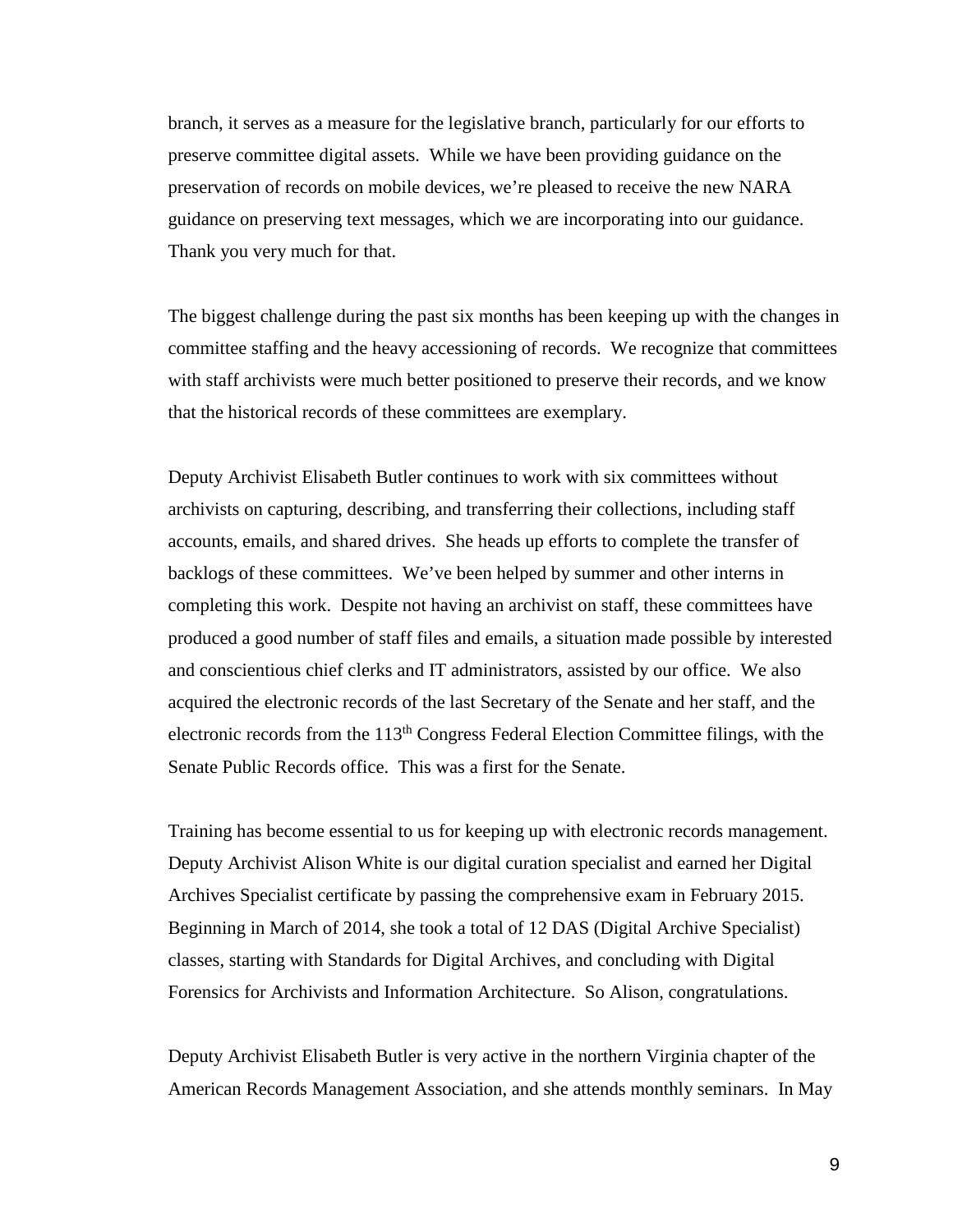of 2015, she took a seminar on records retention schedules, and passed the exam, and received ARMA's Retention Program Development certificate. We attend specialized training as it becomes available in the Washington, D.C. community, most recently attending an excellent email preservation symposium sponsored jointly by the Library of Congress and the National Archives. And I thank the National Archives for arranging such an excellent symposium.

Two weeks ago we spent an intensive two days in a digital curation camp designed for the National Digital Stewardship fellows and hosts. A particular highlight, for those of you who keep track of these things, was Daniel Russell's "Google's Uber Tech Lead for Search Quality and User Happiness," Dr. Russell's Ph.D. is in computer science, but he realized that amplifying human intelligence is his real passion. And I have to say, I think he amplified ours that day.

At our December meeting, I announced that we had just learned we were a finalist for the NDSR fellowship. We were selected, and our fellow joined our staff last week. Please meet our fellow, Mr. John Caldwell, who joined our office just last week. Mentored by Alison White and Elisabeth Butler, John will be documenting our digital records accessioning process, beginning with committee offices as the records transfer through our office to the final ingest into the Congressional Records Instance of the Electronic Record Archive. He will also investigate preservation procedures in Members' offices. He will be testing specific software to identify products that can improve curation practices while records are still in the Senate, focusing on file stability before collections are moved and processed. And as you know for a Member's office, this can take place over many, many years, and we're concerned about data stability over all of that time. A white paper will be produced outlining his findings, and making suggestions for implementing specific practices moving forward. Our goal is to align what we are doing with what the Center is doing in the most effective manner.

We in the Senate's community and a Member's archivist will be working with John to document a variety of workflows currently in place to identify best practices, and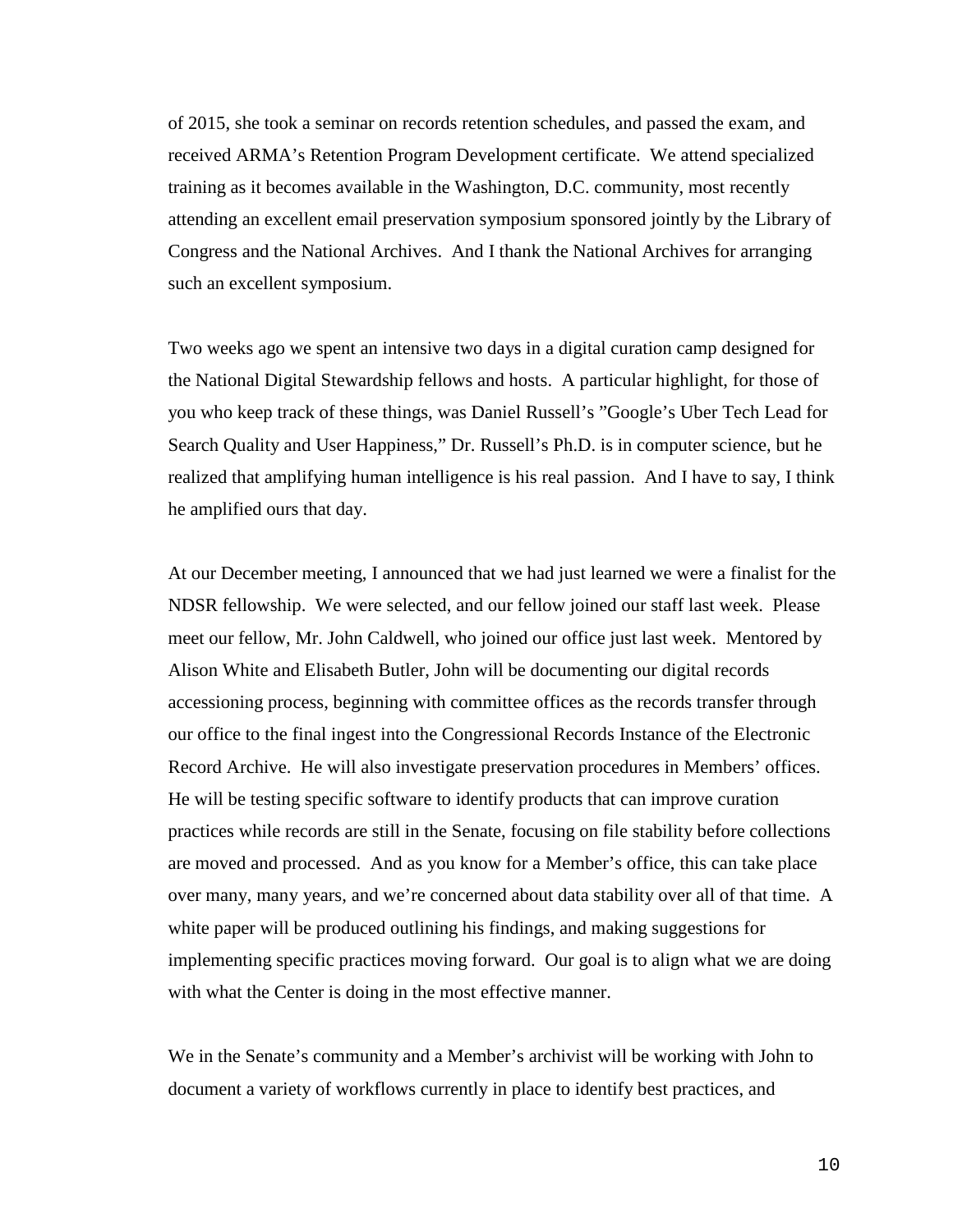possible tools that can automate them, and then work to incorporate those practices and tools. So we look forward to sharing this work with the committee at appropriate points along the way.

And I wanted to give you an update about our technology advisory group projects. At the end of 2013, we joined the Sergeant-at-Arms Technology Advisory Group, otherwise known as TAG, and proposed a business need for Senate offices to assess, identify, and contract with vendors to archive our social media. By November, we had licenses with three vendors. So between November and the end of the Congress, we worked closely with committees and also focused on the offices of departing members. Of the 13 committees using social medial, 12 preserved their records. We lost one because the account disappeared before we could get it. Three hired a vendor, and nine self-archived, primarily their Twitter accounts. Deputy Archivist Alison White is currently evaluating the committee accessions and reports that a preliminary review shows that the amount and type of metadata, as well as the ability to view archived records in their native format, is improved by use of a vendor. The one platform that supports a fairly robust internal download at this time is Twitter. However, that could change with little or no advanced notice, and the self-download captures all tweets posted, but not necessarily conversations.

This might be less problematic for committees who tend to use social media to push information out, but could be an issue for Members' offices who interact with constituents and the public on social media. Our first round of demos was held in November, and the second round is, in fact, beginning this afternoon. So if anyone would like to come to a demo at 1:30, if you're just curious as to what these vendors can do, please let us know and we'll invite you.

We're beginning to be more and more active with TAG. Deputy Archivist Elisabeth Butler has joined an assessment team to look at a task management solution for the Senate personal offices, and Heather Moore, the Senate Photo Historian, has joined a working group to investigate a photo management tool that might integrate with the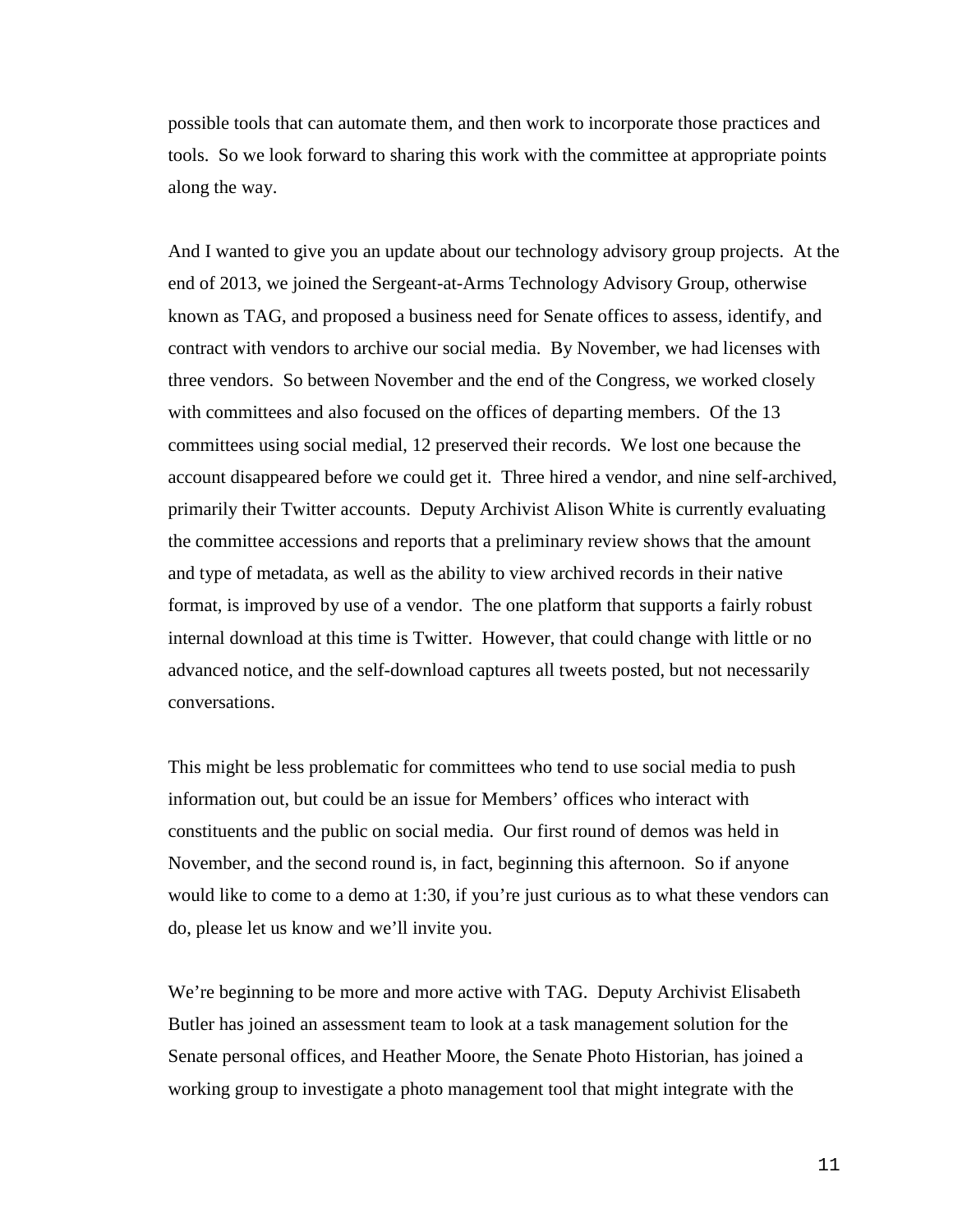Senate photo studio platform, and include well-designed metadata, and tagging, and so forth.

I wanted to report on where we are with conversations about constituent services system (CSS) data downloads. I know that this is something that this committee has raised, repeatedly. And I want you to know where we are in those discussions. We have been advised that the Senate CSS data collections are too large for the Microsoft Access option offered to House Members and described by Bob Reeves at our December meeting as being "a popular choice" with retiring House Members. We also are advised that repositories are beginning to ask for more data in the CSS downloads as they acquire staff with the skill sets to deal with this type of data.

So following up on presentations of last August by the Congressional Papers Roundtable, we began discussions with folks who worked on the Senator Byrd Archive at Shepherd University, the Gore Archive at Middle Tennessee State, and Members who retired who were especially interested in preserving this data. We began discussions with the Sergeant-at-Arms concerning future downloads. And we began by discussing the feasibility of a full export of all data tables. The cost and volume of records were considerations raised. The Senate Data Interchange format, available if offices move from one system to another, was suggested as an alternative, because it is common to all four systems in use in the Senate, and it contains 230 tables, versus the 32 currently offered in the Data Archiving Format. One Member who just retired elected to archive his entire database, as well as the Senate Exchange Format, so we are hoping to use this particularly robust download to explore the possibility of building an open source database that would be available to congressional repositories. This could be a grantfunded project, and is something about which people have expressed interest. So we are hoping that more Members will elect to receive the expanded data export, and that our congressional centers will pursue the challenge of building a specific vehicle to receive and reactivate constituent data, protecting, of course, any private information. Another reassurance on that point is that we know that researchers wish to be able to use the data in the aggregate and are hoping that this plan, if successful, would help that happen.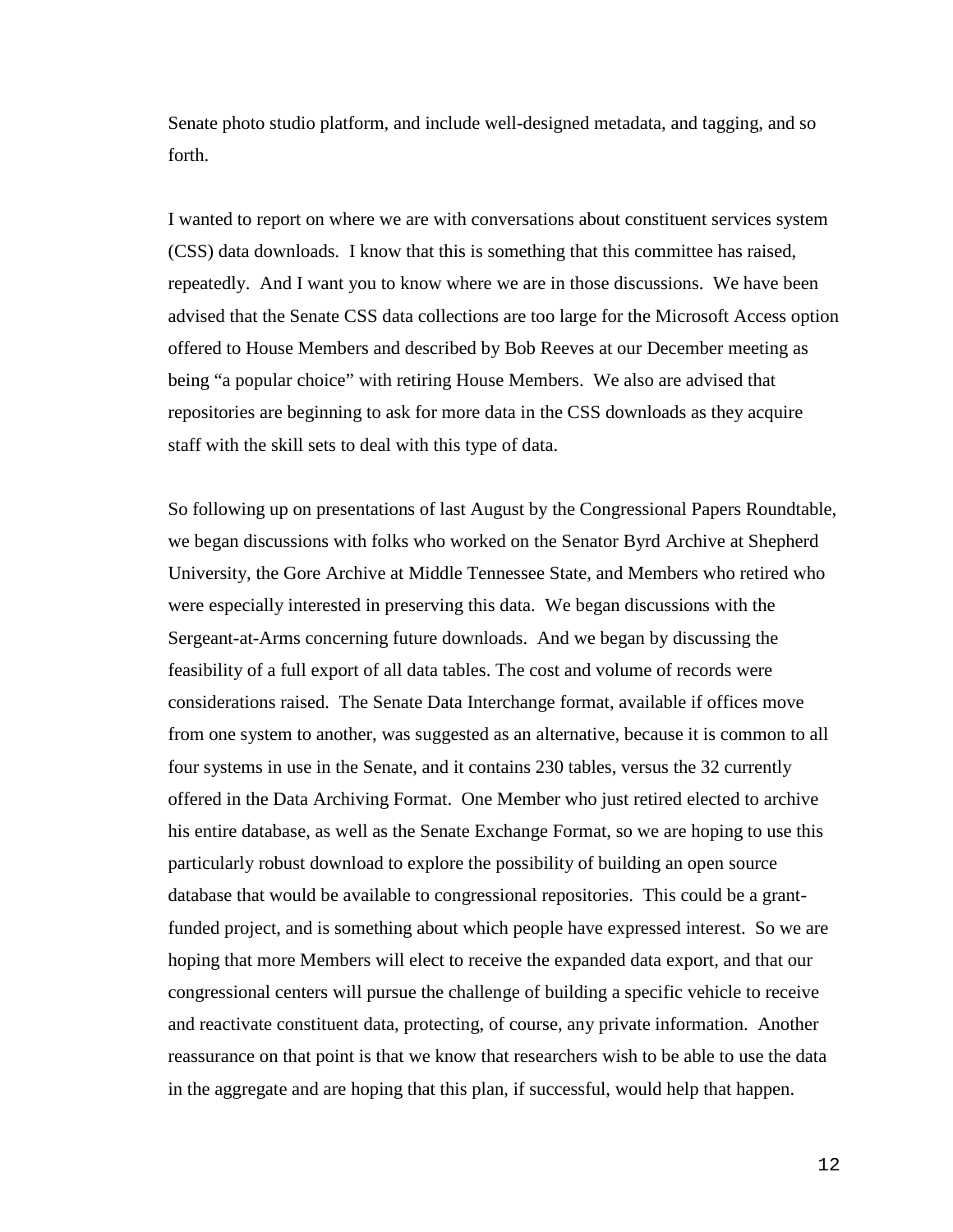I want to thank Christine Blackerby and Charles Flanagan of the Center for Legislative Archives for helping us to celebrate Congress Week, the first week of April, by sharing some of Congress' historical treasures through their presentation, "Congress and the Bill of Rights Aptly Revealed." This event was broadcast by CSPAN and is available in their archive. Thanks.

#### FLANAGAN: Thank you.

- PAUL:And I wanted to thank my colleague, Robin Reeder, for her excellent leadership of the Program Committee for the Association of Centers for the Study of Congress meeting. It was truly an excellent, excellent meeting, and thank you so much. I know how much work you put into that. And I'd like to recognize and thank three of our Senate archivists for jumping in to fill a last-minute cancellation on a panel focusing on electronic records. Their theme was "Three Archivists Face Three Challenges." Katie Delacenserie, Archivist of the Homeland Security and Governmental Affairs Committee, discussed challenges of archiving and preserving shared drives and SharePoint. Matt Stahl, the Archivist of the Commerce, Science, and Transportation Committee, discussed challenges of preserving email, and Alison White, Senate Deputy Archivist, tackled social media archiving. And yes, we have more than three challenges, but that was all the time we were allotted. So thank you.
- ADAMS: Thank you, Karen. I appreciate all that you and your team are doing, and have done. It's remarkable. I know with a new Congress, there's a lot on your plate, so thank you for all that you've done. At this time, I would like to recognize Robin Reeder for an update on House Archives. Robin?
- REEDER: Thank you, Julie. I have some new statistics since the last Advisory Committee meeting. We've had 18 consultations with Members, 7 with committees. We've had photos cataloged since the last meeting, including oversize photos, for a total of 594. Textual records transferred through us were 900,069 pages. Electronic records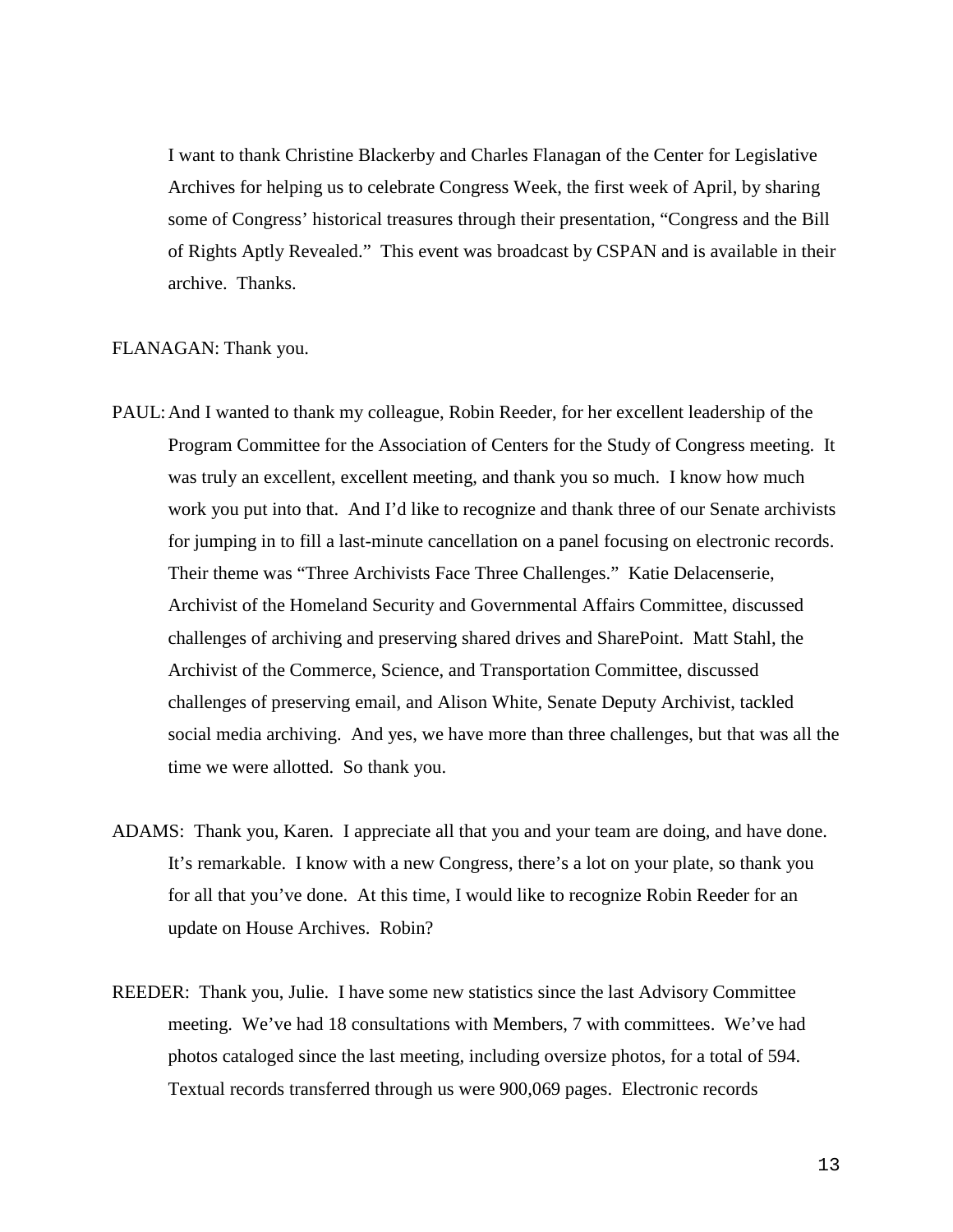transferred through us totaled 928 gigabytes, and we called back116,250 pages in loans. We processed and transferred 241 boxes to the National Archives of committee records returned to us from the John Moss papers at California State University. These records contain important documentation on the development of the Freedom of Information Act. They have passed the 30-year closure period, and once screened by the Center for Legislative Archives will serve as a significant research resource.

Heather Bourk wrote an article about alienated records for the upcoming *Congressional Papers Roundtable Newsletter,* which you all have a copy of. This is part of an effort to try and increase outreach to current Members about their committee records, in addition to working with repositories. Heather also is researching and drafting a proposal for new equipment to improve processing of House electronic records.

Alison Trulock coordinated and finalized our strategic plan for the Archives Division, which covers our goals as an office for the next 10 years. To help keep us on track with the strategic plan, Alison also has introduced us to a web-based project management software program, which other departments in the Clerk's office are also using. We are in the process of re-working the Records Management class for committees through the House Learning Center, with a focus on updating the content and increasing outreach.

In an effort to improve our web presence, we recently reorganized the "Records and Research" page on the history.house.gov website and added new feature content highlighting House records. We continue to research and draft new web content, so stay tuned for more improvements.

Michelle Strizever of our staff presented to the cataloguing section of the Art Libraries Society of North America, or ARLIS conference in March. She gave a talk about cataloguing photos and visual materials, and she used examples from the House collection. Michelle and Heather also worked with the curatorial staff in the Office of Art and Archives to develop and implement a location scheme for photos, both print and born digital, in our digital asset management system.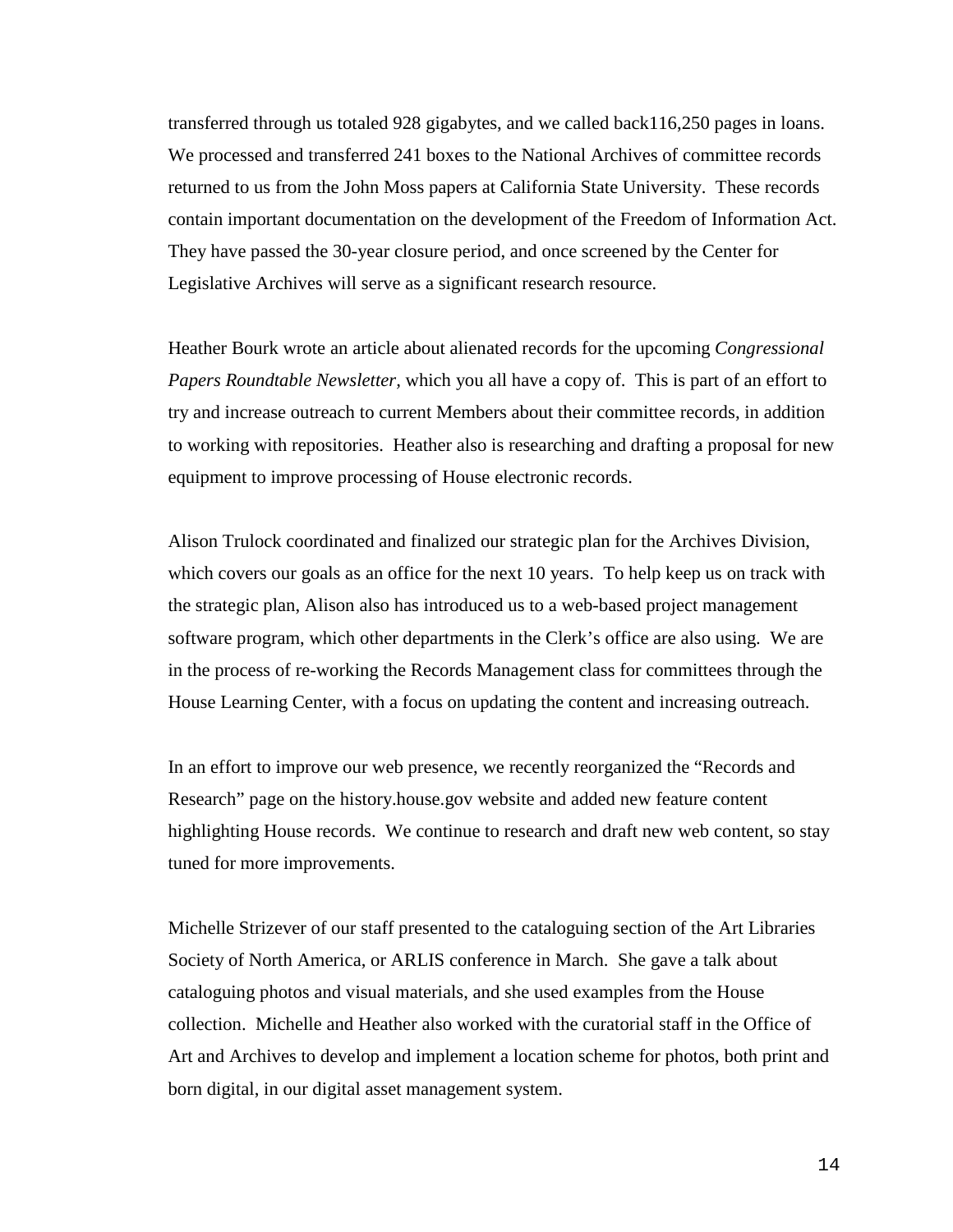And the Association of Centers for the Study of Congress conference was held last month at the Center for Legislative Archives. I was very fortunate to chair the program with a wonderful committee, and we had a well-attended and informative conference. Sessions included one on women in Congress, featuring former members Connie Morella, Barbara Kennelly, and Eva Clayton, moderated by House Historian Matt Wasniewski. Other sessions covered electronic records, research and congressional holdings, and the final session, moderated by Senate Historian Emeritus Don Ritchie, was a discussion of oral histories and the voting rights act. Thank you very much.

- ADAMS: Thank you, Robin. I know we are all eagerly awaiting the discussion on the GPO feasibility study, so I will turn it over to Richard Hunt, Director of the Center for Legislative Archives for a report. Richard?
- HUNT: Thank you, Julie. For those that are new to the committee, I want to provide a little context, and that is the fact that the National Archives as an agency has a major space challenge that it's facing. David, and Jay Bosanko, the COO, are leading the efforts to determine long-term solutions to this agency-wide problem. We knew that by the end of calendar year 2014 that we would have a space shortage at the Center in the National Archives building, so we had to come up with a solution in order to continue accessioning House and Senate records. At the last meeting we talked about the Washington National Records Center. That's a facility in Suitland, Maryland, where we have about 25,000 cubic feet of space that's available to the Center, and that's why we have those agreements in place with both the Clerk and the Secretary so that we can move inactive or closed records there and create new space in the downtown building. But that's a seven-year solution, and we wanted to find something that would get us to 2030.

While we think that the volume of paper records--which has risen for decades--is now cresting, we have not yet seen a downturn. At some point we're hoping it will actually bend the curve and our normal accessioning rate of 3,600 cubic feet per year may come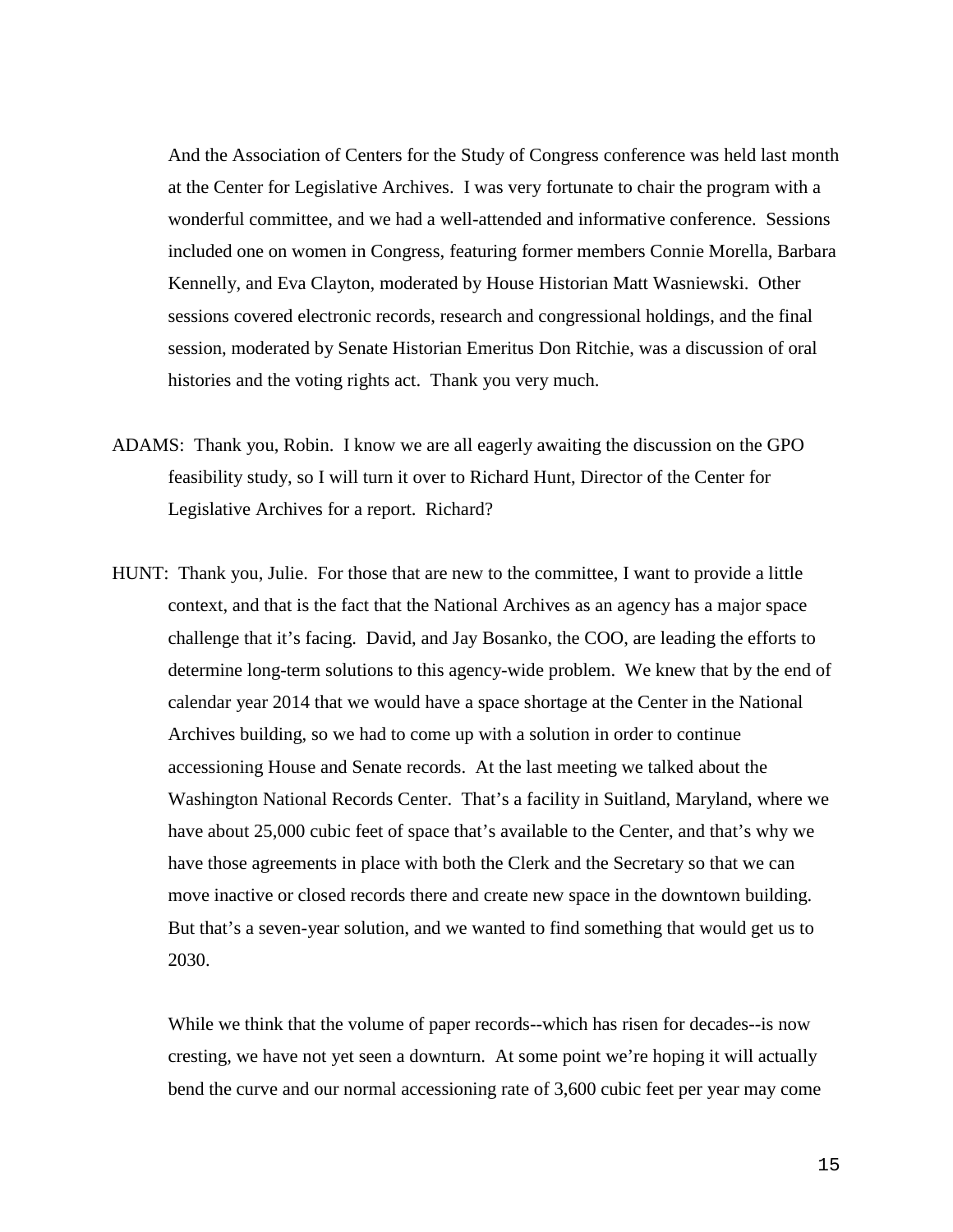down. So this led to discussions by the Archivist and the Public Printer about the available space at the Government Publishing Office on North Capital Street. The National Archives, after showing interest in that space, contracted with Leo A. Daly, an architectural engineering and design firm, to look at those spaces and to come up with detailed specifications and plans for the conversion of those spaces to meet NARA's archival storage standards, which are not those of a typical warehouse. It has to be an equivalent of a National Archives' facility at College Park or downtown.

I have an overqualified slide-changer here for me, Brandon Hirsch, who's our IT specialist. So how do you convert two large spaces at the Government Publishing Office into archival storage space? NARA contracted with Leo A. Daly to prepare this feasibility study, and the goal was to maximize the storage while minimizing the necessary improvements to provide the best value to the government. Leo Daly provided a lengthy, detailed report to NARA's Space Management and Planning Office, with scope-of-work descriptions and concept drawings for each space, including detailed specifications and drawings for the architectural, structural, mechanical, plumbing, electrical, security, and communications systems. They also provided cost estimates for that work as well.

The Space Management and Planning Office assessed the report, made some adjustments to the figures, and summarized it for the consideration and approval of NARA's executives. A communication plan was then formulated, ensuring that no procurementsensitive information would be released, and the slide deck that I'll share with you today reflects the information that we can share at a public meeting.

The "Background" slide summarizes the situation, and then also nominates some record candidates for moving into GPO space. We estimate we grow at about 3,600 cubic feet of House and Senate records per year. That said, we need somewhere between 55,000 and 75,000 cubic feet to get to year 2030. That larger figure of 75,000 includes GAO records and GPO records as well, since they grow about 1,000 cubic feet per year. You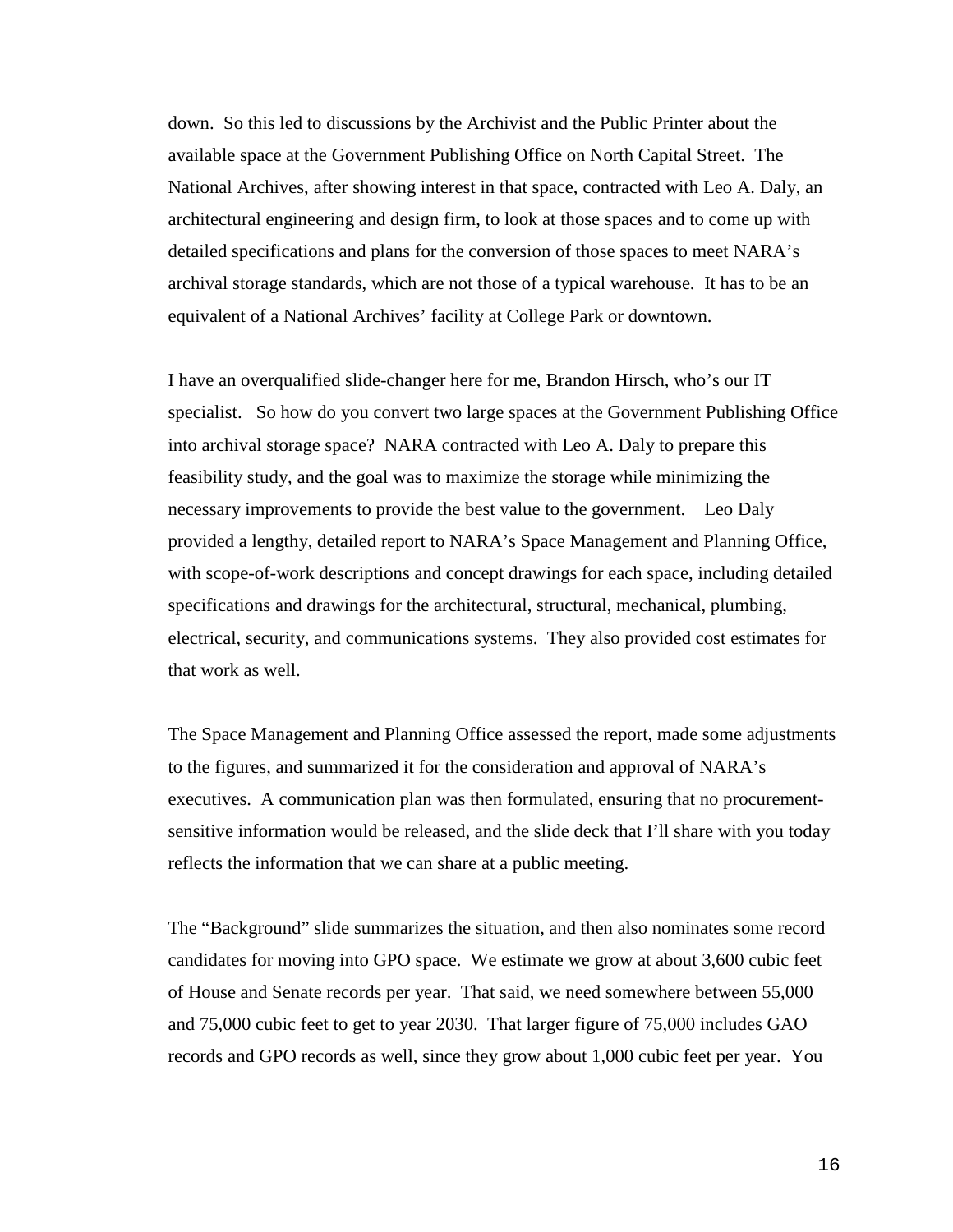can see the Washington National Records Center gives us at least seven years of expansion while we get a more final plan in place.

The candidate record groups to move are 60,000 to 70,000 cubic feet of House and Senate records that are closed and not available for public access. We're keeping the most recent ones in the National Archives building since they're prime candidates to go back to committees to support the current business of Congress, but that gives us a large volume of records that can be moved at some point in time. Of course, when those records cross the 20-or 30-year threshold and become open, they need to come back home to where the research center is, so there will be records moving back to the downtown building as well. There's also open legislative branch agency records at the College Park building, and that's about 52,000 cubic feet at present.

And there's been a discussion, or at least the suggestion, that the Center could take over the Members' papers courtesy storage function, which is now provided at the Washington National Records Center, and move it into the GPO space, and bring some staff over to help serve those as well. And that's 56,000 cubic feet of records. That grand total is 178,000 cubic feet of records, so it's a pretty significant volume. We'll go on to the next slide.

This slide details the relationship with GPO, which would be leasing the space to NARA. There's one of the familiar red brick buildings as office-type space, and then the building across the street, which is a former train and paper warehouse with railroad tracks is a huge open space. As soon as we saw the spaces we thought they were perfect candidates for archiving. They already have weight-bearing floors that can handle the stacks that we would install as well as the weight of the paper. Leo A. Daly was engaged to provide the study, and that was completed in May of 2015. OK, next slide.

Here you see Building A and Building D. I've probably gone by Building D many times for 26 years, never noticed it before, it's so unobtrusive. All right, next slide.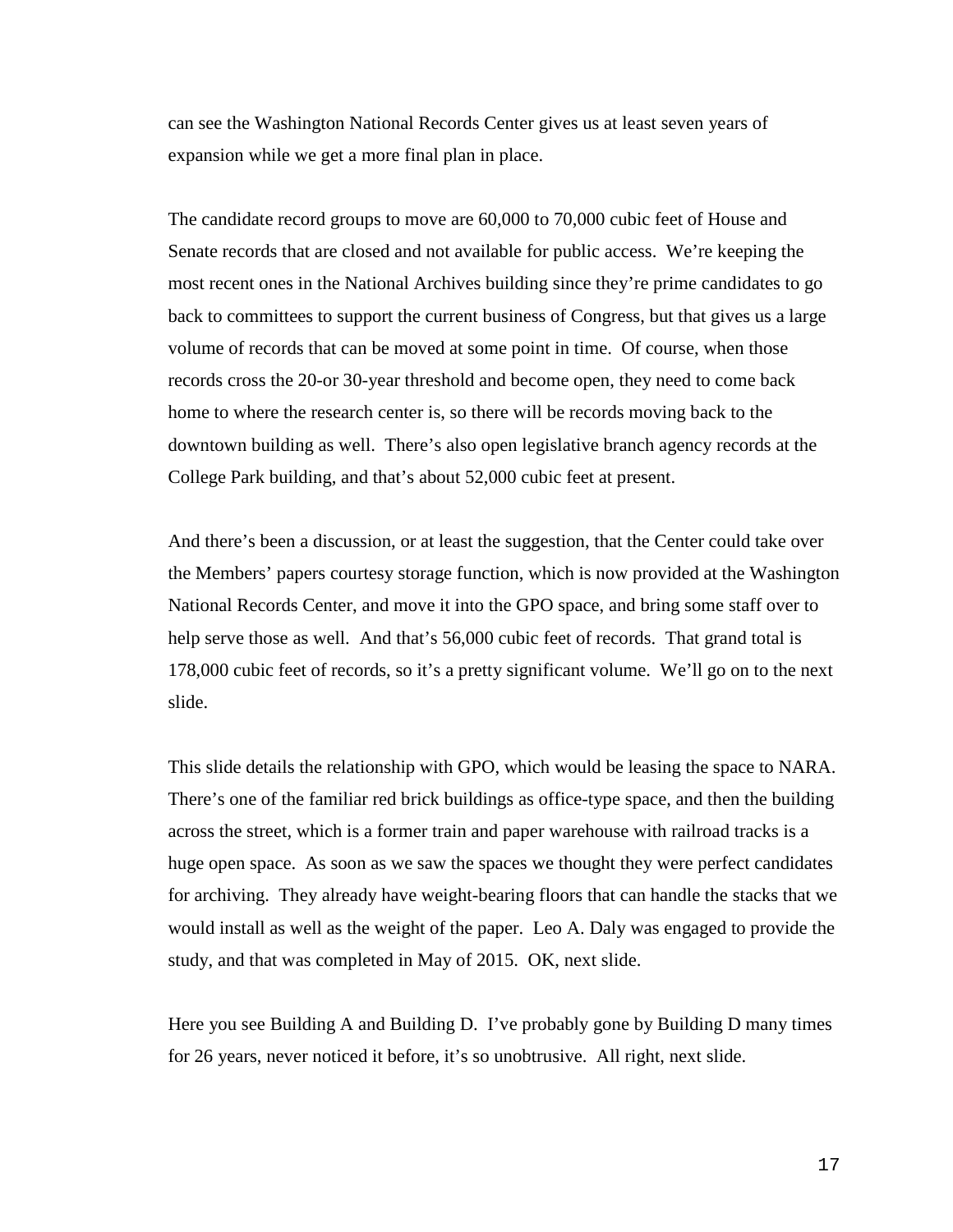The result of the feasibility study is that there is 24,000 square feet of space on the third floor in Building A which yields 65,000 cubic foot capacity, contrasted with Building D, which has an additional 5,000 square feet which yields 140,000 cubic feet, because the shelving in that area can go up to 14-feet high. In building D, you would be building a building within a building basically, which would then have all of the air handlers and the other equipment outside of the archival space. They're re-running some of the pipes down underneath the floor that were above, so we're making it as safe as possible for records storage. Building A also has some office space and a conference room, so we can have staff that will rotate through there. If we did take Members' papers, they are actively researched by staff, so we would have to provide some suitable space for that, and it is less amenable in Building D which has just a few cubicles and a processing area. In total, over 205,000 cubic feet of space would be yielded from those two buildings.

I can't get into the details of costs. They said I could say the total is in the ballpark of \$15 million to convert those two spaces, so it seemed like a pretty reasonable amount. And there's other considerations as well. One is that there's an active federal security force present in the building. GPO has its own police force. The Capitol Police provides support as well. Capitol Police actually have office space in Building A, so we feel pretty safe on that front. And the adequate flooring, again, is a big issue. Prior to GPO, we had looked at other warehouse space, and that was a deal-breaker for many of the existing spaces in the D.C. area. We just couldn't find the right weight-bearing floors.

GPO is within a mile of Capitol Hill, and only a couple of miles from the National Archives building, so we can service it with current staff and transportation. GPO has additional space, so that when my successor comes on board in a few years, he or she might want to approach GPO about adding some additional archival space there. One of our concerns is GPO is actively looking for other tenants, including government tenants. And depending on the time it takes us to get the appropriations and let a contract, we hope that space will remain available. And then we don't know much about the GPO record on procurement and execution of construction projects, so that's an unknown to us, and we'd have to consult with GPO. But if all the news breaks favorably, we would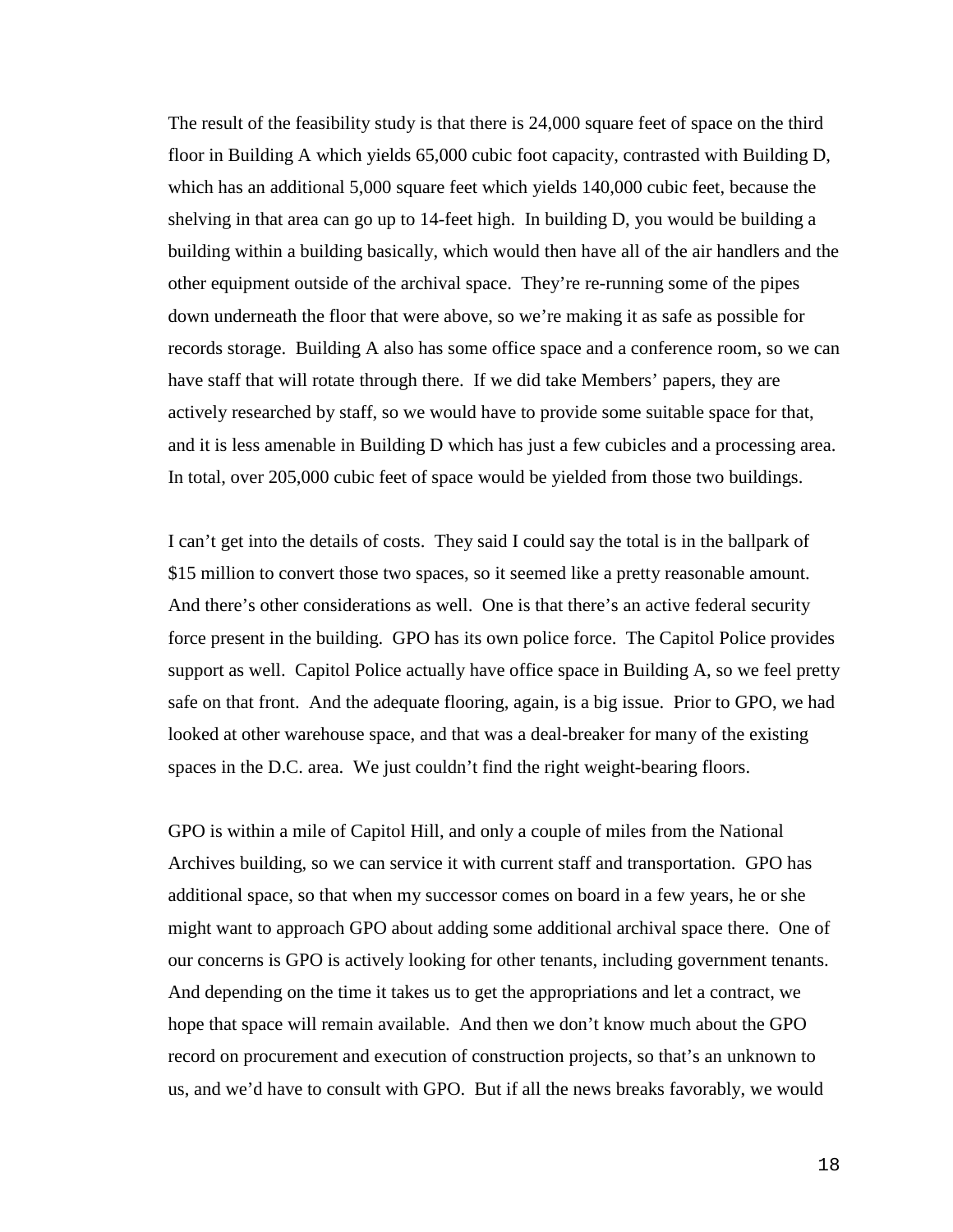have a record storage space to get us to 2030, probably a little beyond. We think a solution is in sight.

The project steps assume an ask for appropriations in the FY 2017 cycle. Final design in 2017. Construction over 12 to 18 months for each building. I'm assuming that would be concurrently done. A subsequent funding request by the National Archives to operate and manage the space. And then moving in in FY 2019. So that's four years out. I'm sure you'll have some questions. Steve?

ZINK: I don't remember the other building either, but isn't there an underground passage?

- HUNT: Yes, there is a tunnel between. It's from the second building, but we can get access to that. And there's elevators at various locations, and they're big, industrial size elevators, so it's really ideal space. Matt?
- WASNIEWSKI: I have a space question, and it's kind of based on the math that you did for us. A hundred and seventy-eight thousand cubic feet, almost right away, are filled with items coming in, which leaves you 27,000 for new accessions.
- HUNT: Twenty-seven thousand plus fifty to sixty thousand cubic feet available space at Archives I. So that there's space that you wouldn't see by looking at those numbers, but by moving things out of Archives I it gives us that additional space.

## WASNIEWSKI: OK.

HUNT: So it's a little more.

### WASNIEWSKI: OK.

HUNT: The total is closer to 70,000 or 80,000. Nature abhors a vacuum --you know, when you empty something, somebody wants to move something in. So, we'll just have to manage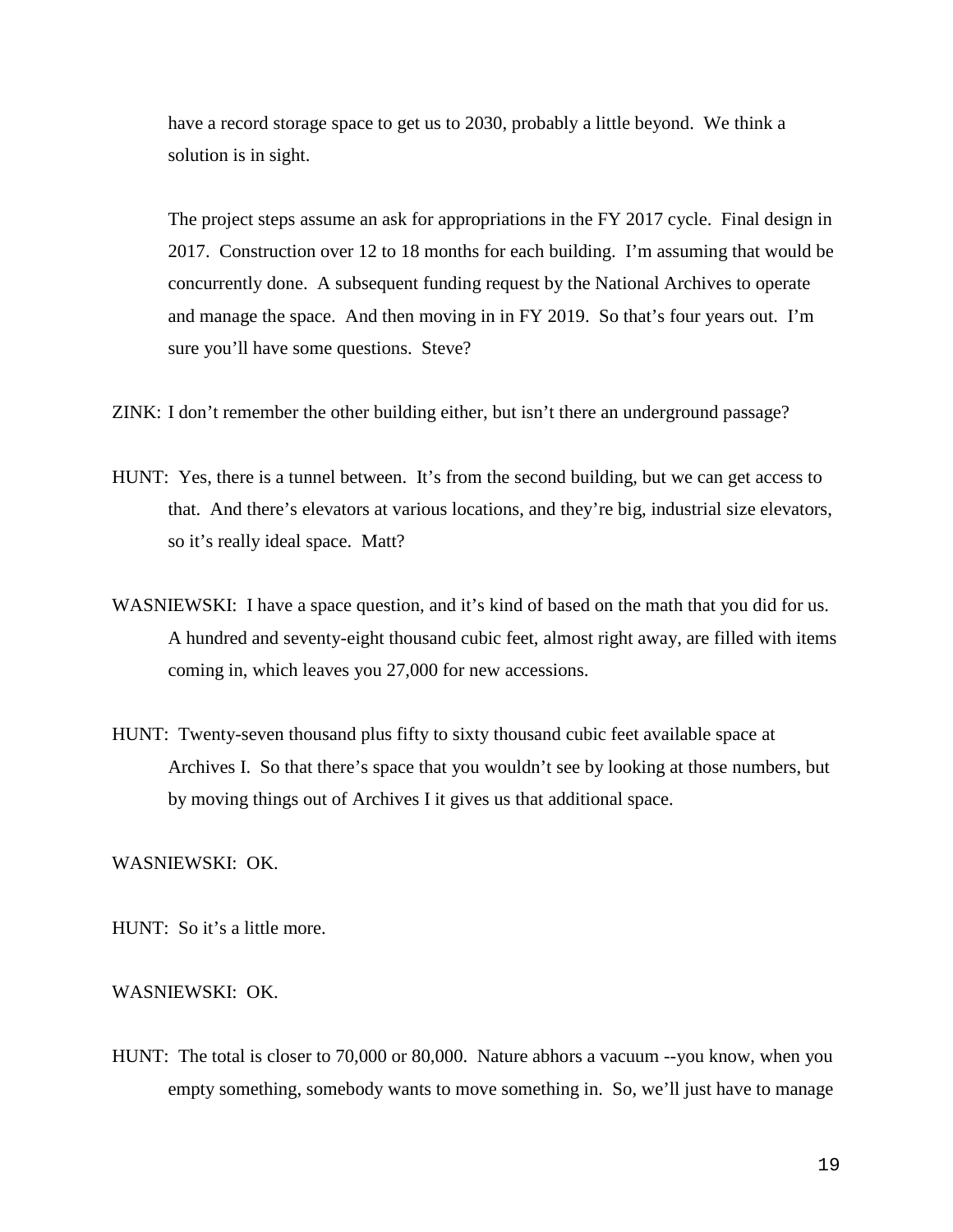the space. And again, there's going to be a lot of movement of records in and out of the downtown Archives building.

- WASNIEWSKI: And that 7,200 cubic feet per Congress -- House and Senate records combined -- you don't see that has plateaued? Is there room for growth in paper records if you get the tidal wave before we go?
- HUNT: It's averaged 3,600 per year for the last 20 to 30 years. And you know how it is -- one year's high and one year's low. And then other events can change the volume. Is it possible that there's more records out there that you good folks can stir up? I suppose. It's been very, very consistent on the House and Senate side. The explosion's coming on the digital side I suspect.
- FERRIERO: But it would be very important to identify, if you're aware of stashes of records that are sitting out there, that you know are eventually coming, because we're going through this with all the agencies at the same time, trying to identify what is sitting out there that we can expect to come to us eventually.
- HUNT: His problem is more frightening than mine.

#### FERRIERO: Right.

- VOGT: Richard, did you say then that you are keeping the space that you have currently at Archives I?
- HUNT: That's the plan, as far as I know.
- VOGT: OK.
- PAUL: I think our unknown in space would tend to be things that are coming in under replevin, as much as anything. Would you agree with that, Robin?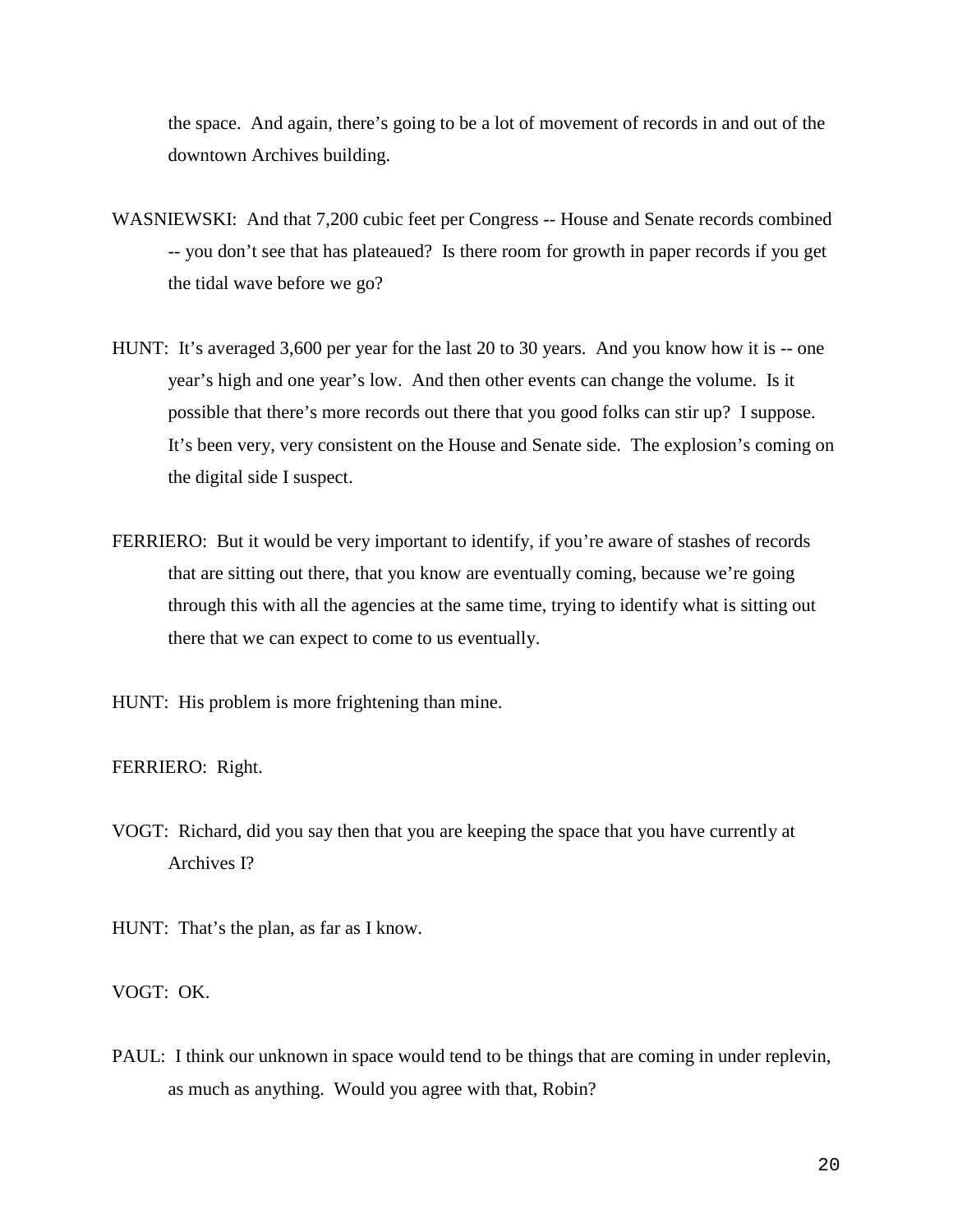- REEDER: Yes, and when that happens, it is totally unplanned. It seems like it's every few years. It's not consistent.
- HUNT: And there's no way to estimate what's out there and what's a candidate, right? Unless you do some surveys of congressional papers repositories. John?
- LAWRENCE: As a bit more of a neophyte on some of these issues than some of the others around the table, I just am wondering--when I look out towards 2030, my question is to what extent we will have technology to digitize materials as opposed to dealing with these massive weight-bearing spaces -- and the rest of the world seems to want to move things to microchips. I'm just wondering if you could just talk a little bit about the technology of taking these records and converting them to digital format. Is that a reality that is being considered in this, and what kind of options are there for furthering that, which would diminish the need for volume storage facilities.
- HUNT: I'll start the discussion, but I think I would like to open it up to David, and Brandon, and other committee members. It does not include digitization as relief or a solution in that we do not destroy paper, typically, after we've digitized it, because that's fragile and can disappear as well. So it would give you an option of off-site storage in the D.C. area, which we'd maintain for the House and the Senate because of the proximity to their records. The Obama Library is talking about digitizing a lot of their records, and I know that the National Archives is giving them some sort of price estimates. I haven't seen anything. That could be a model for all of us to look at and consider, depending on how that looks.
- FERRIERO: But there have been no discussions about what to do with the paper if we were to get to that point where we had the very first all-digital presidential library. We still have the paper to deal with. And that's the situation across all the executive branch agencies also. We've put a stake in the ground in our new strategic plan to digitize everything, because I'm convinced that's the only way we're going to provide the level of access that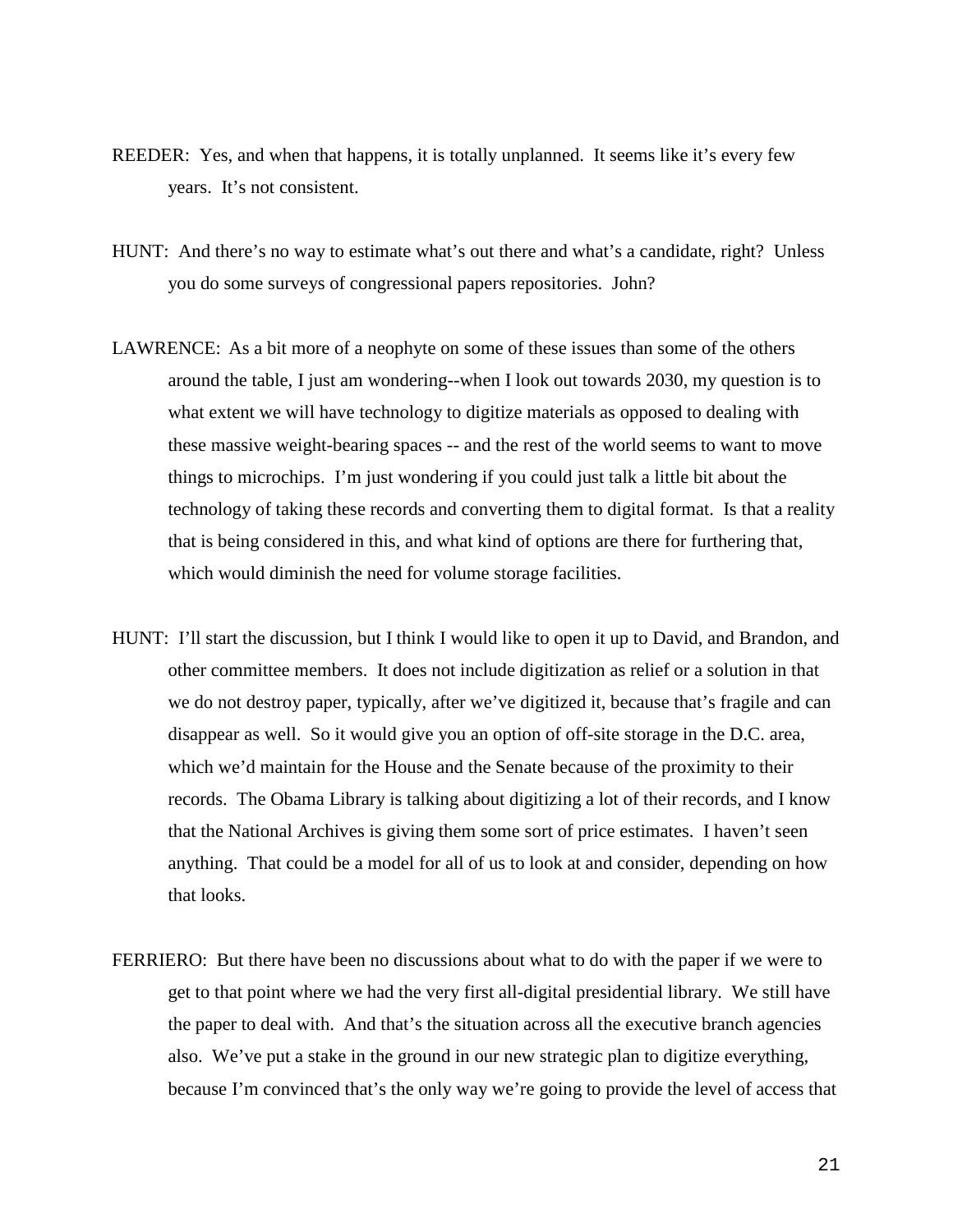people deserve, in order to use the records. And that includes the records of Congress, but it's an expensive proposition. I'm hoping that the technology is going to get cheaper and the process easier as we move forward, but there's been no decision to dispose of paper because we have digitized. And having been in this business for too many years, I can point to many situations in our past history where we have made decisions about microfilming and destroying the originals, and have come to regret that, because the quality of the information has degraded over time. So I'm super sensitive to saying that we're going to destroy the paper once it's digitized.

LAWRENCE: If I could just follow-up. I wasn't suggesting destroying the paper records although we do have Yucca Mountain available for storage I suppose.

FERRIERO: Yeah, right.

- LAWRENCE: I was thinking of digitization mainly for the retrieval purposes and eliminating the necessity of constructing and maintaining buildings in proximity to the Capitol. When we're talking about weight-bearing spaces within a mile of Capitol Hill, I'm just wondering to what extent we could take some of that weight and put it elsewhere, while still having the records retrieval capability in electronic form
- FERRIERO: We have wonderful caves in Kansas that we use already, with infinite space to expand, and that's the appropriate place for paper.
- HAAS: But John, I think you hit it really right on the head there, because that is one of our big challenges. When the space issue came up, and we started about what the options were, because of the need to have access to records on a daily basis for both the Senate and the House, it is a challenge. And so we really made it clear that we needed to have our records in a location that was easily accessible. But it is something that we need to have more of a plan down the road as to how we transition some of those things and see what is available. And the Archives has talked to us a little bit about that.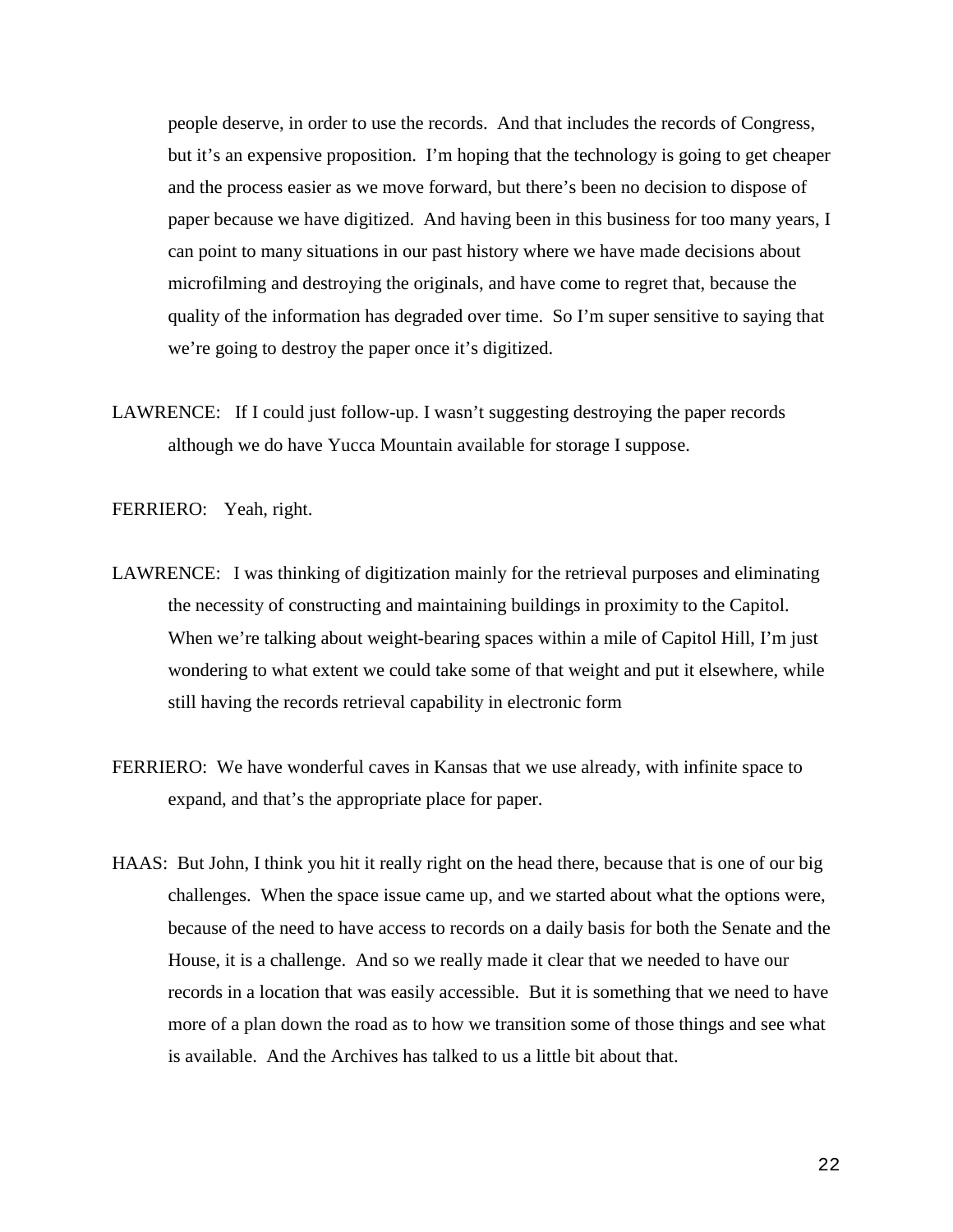- ADAMS: Anyone else on this topic? OK. Well thank you, Richard. I will now turn it over to Brandon Hirsch, IT specialist at the Center, who will provide us with an update on the Congressional Records Instance of the Electronic Records Archive. Brandon?
- HIRSCH: Good morning, everyone. Thank you for the opportunity to provide you with a brief update of CRI and electronic records at the Center. As you've noted in the report for this meeting, we don't have plateaus in electronic records transfers. We have increased in volume by about 25 terabytes, or 40% of our holdings since we last saw each other in December. This is marked with the end of the Congress, and typical significant spikes in records transfers. Also the conclusion of the Web Harvest of the 113<sup>th</sup> Congress, which alone was over 15 terabytes. But we certainly are continuing to see exponential growth in transfers of electronic records. And given the current conversations on space, the logical next question is, "Well, where are we putting all of these things?" And you might expect that we will at some point in the near future need to acquire additional server storage space, and we're happy to announce today that we have received approval and funding to acquire over 200 terabytes of storage space for congressional records and the records of other legislative branch agencies and commissions. Our estimates indicate, based upon past transfers, that this acquisition should provide sufficient storage space for the next two to three years.

Looking out from that timeline, the agency is working on larger electronic records storage projects that we hope to brief you on in coming meetings. As we look past the next two to three years, our same estimates predict that by 2019, we will to hold approximately 570 terabytes, or a half a petabyte. To put this in rough textual perspective, a half a petabyte is roughly 10 million four-drawer filing cabinets, 250 million three-and-a-half-inch floppy disks, or 250 billion pages of standard printed text. We're very thankful that we have this additional storage that's coming online very soon, and we've received outstanding support from NARA's chief information officer, and several of her staff members in the IT operations department. Without them, we wouldn't have been able to come to a solution so quickly and provide a very robust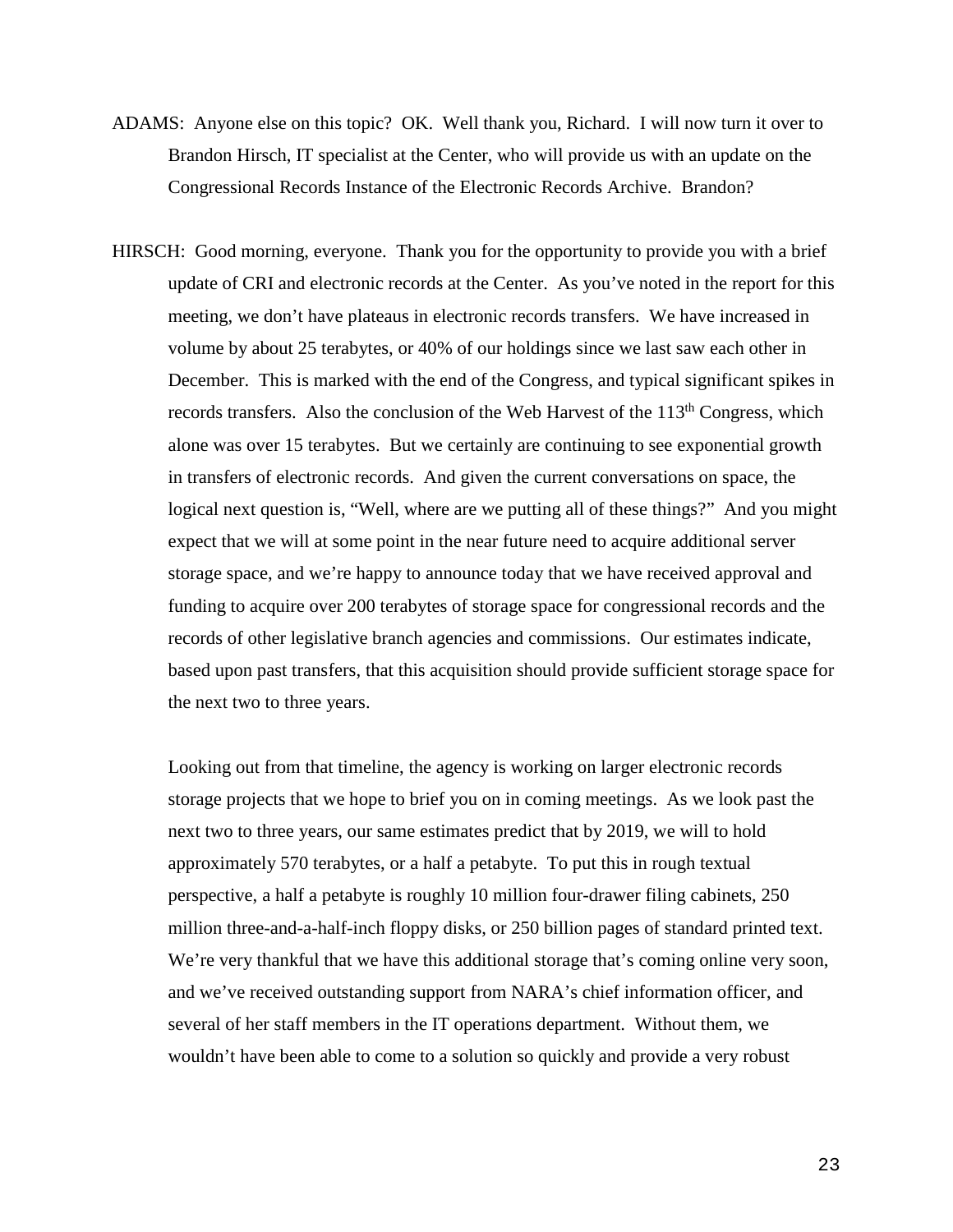solution for CRI for the near-and-medium-term growth. So we really look forward to continuing to work with the CIO and her team.

While this has been one of our largest projects and has maintained much of our focus for the past six months to a year, we've also noted in the report several additional projects of interest including open electronic committee records. The conclusion of the Web Harvest, which I already mentioned, and we're also looking ahead to the all-too-close date of February 2016, when the records of the Financial Crisis Inquiry Commission become available for researchers to request. So we have our focus spread across many areas, and we look forward to working with this committee and with those resources that we've had within the agency to accommodate this robust growth in electronic records. And I'd be happy to entertain any questions that any of the members have about the projects we're working on.

- LEON: Just a quick one about the storage acquisition. Is that set up to enable co-location, or is it split between sites?
- HIRSCH: We do have separate record storage at NARA's offsite facility in Rocket Center, and we are looking to continue that offsite storage. We're looking to acquire roughly 240 terabytes for local CRI, as well as mirroring all that storage volume at the alternate computing site. And we perform backups, of course, in each case, and send those off-site as well.
- KOED: Brandon, is it a possibility that in the future we might be looking at cloud storage, or is that just security-wise, not even a possibility?
- HIRSCH: It certainly is, I think, an eventual point of discussion. There are FISMA-certified federal cloud instances. Amazon has agencies that do use FISMA-certified clouds. And I think that will certainly be something that we'll be having discussions in the very near future.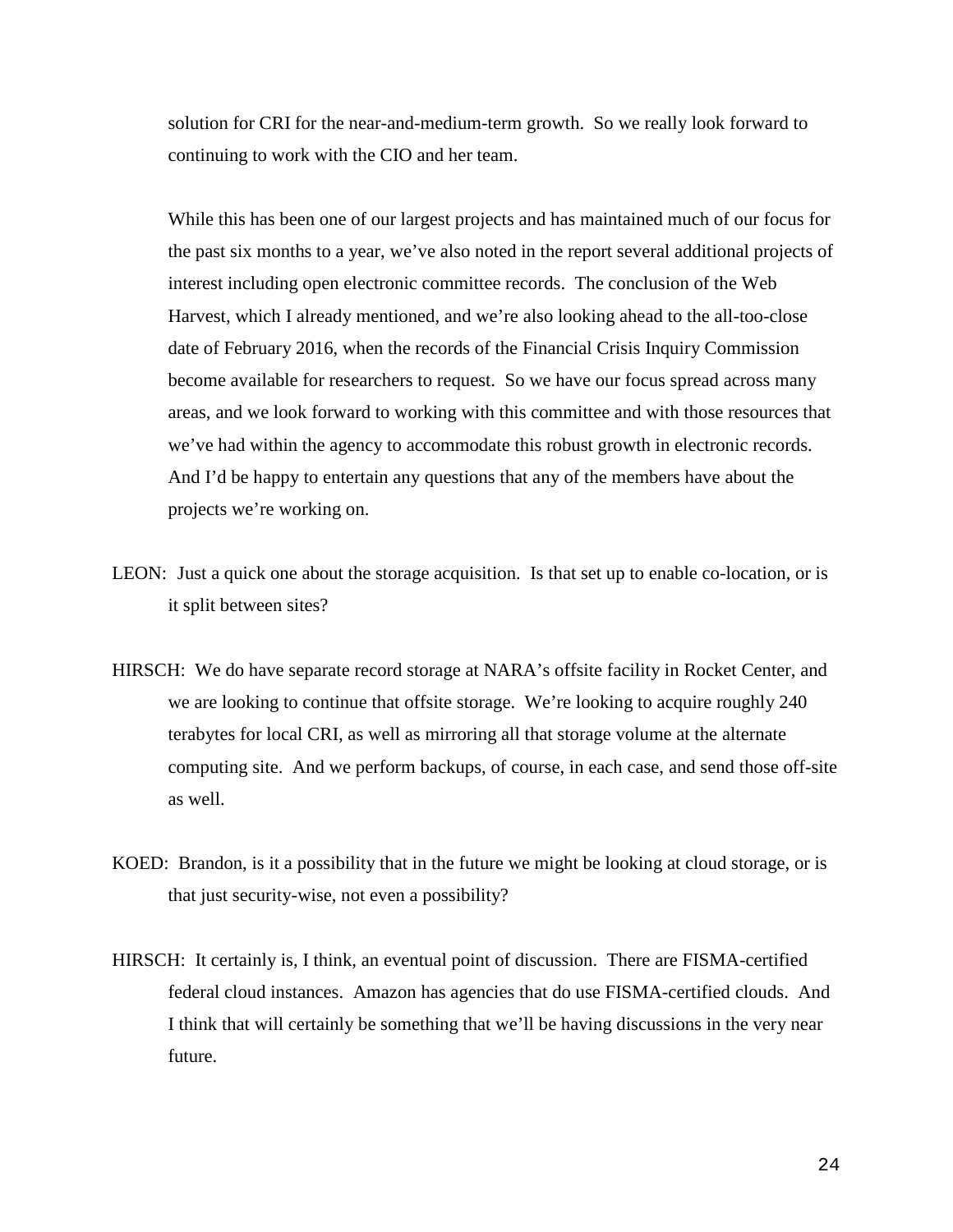FERRIERO: It certainly is the agency's strategy.

HIRSCH: Yes.

KOED: Is it?

FERRIERO: It is.

SKAGGS SPETH: Being new to the committee, I'm trying to understand the architecture of the several projects. Would it be possible to get an architectural chart for our next meeting, so I can understand how all this is put together?

HIRSCH: Certainly. We'd be happy to provide one.

SKAGGS SPETH: Thank you.

ADAMS: Thank you, Brandon. I will now turn it back to Richard, so he can give us the midyear report on the Center's ongoing activities. Richard?

HUNT: Thank you. I just wanted to hit a few highlights. I know you've all had a chance to see the report. We have successfully moved almost 900 cubic feet of records to the Washington National Records Center, and by the end of this month there will be another thousand cubic feet moved out there, so that will give us growth space in the National Archives building. You've seen the significant increase in textual records as well as in electronic records. We've received over 2,300 cubic feet, about 6 million pages, and more than twice the quantity we took in over the same period last year.

We've made significant progress on our description project, and we're on track to complete this -- Sharon Leon's project -- by the end of fiscal year '16. Congresses 1 through 70 all have enhanced descriptions, and so do Congresses 85 through 95, so that covers 161 years of House and Senate history. We're working on the 71st Congress